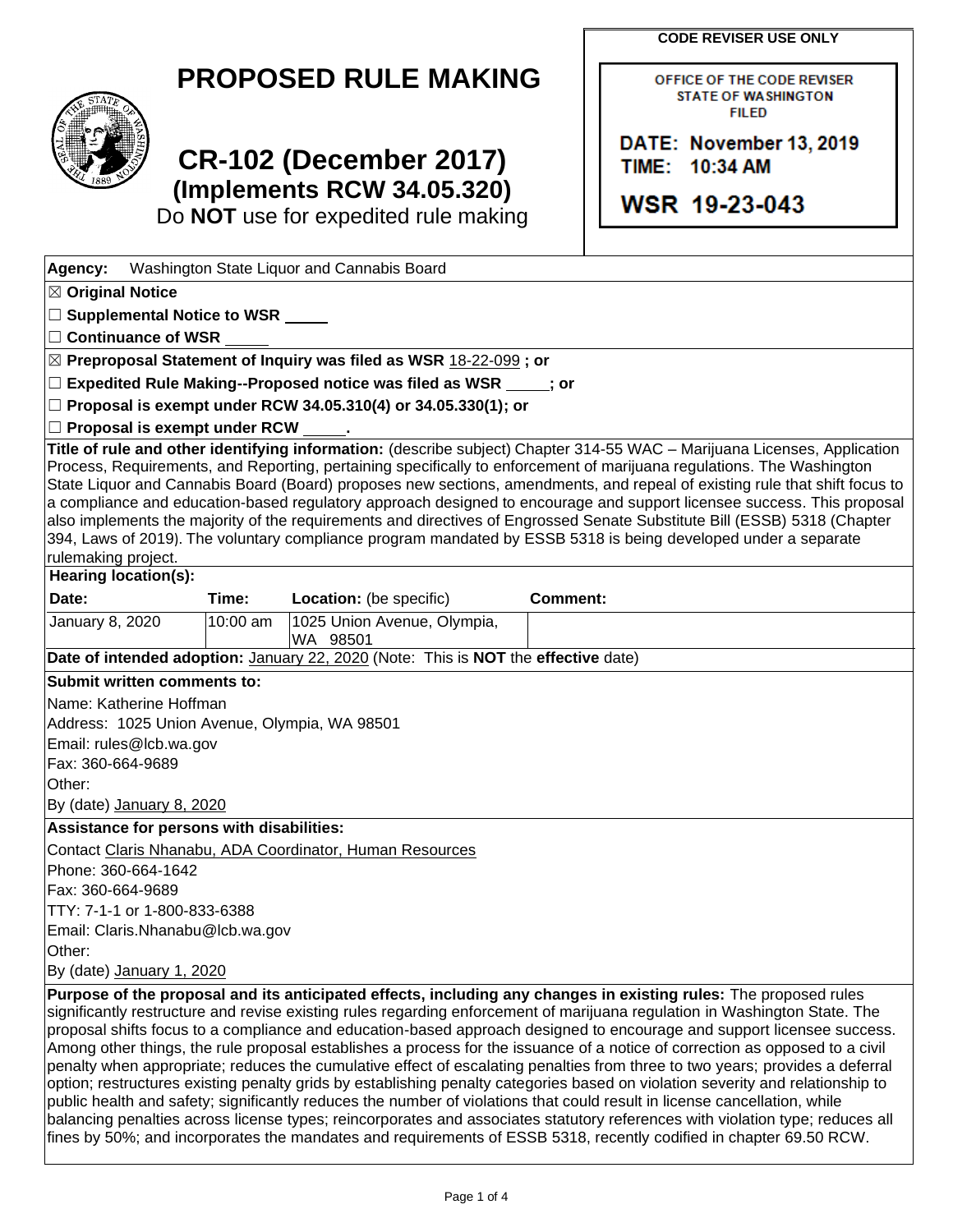| Reasons supporting proposal: In 2013, the Washington State Liquor and Cannabis Board (Board) adopted rules that                    |
|------------------------------------------------------------------------------------------------------------------------------------|
| established penalties for violations of marijuana statutes and rules. Over time, those statutes and rules have been revised in     |
| response to industry evolution, business practices and market fluctuation. In late 2018, the Board initiated inquiry into revising |
| rules related to the marijuana penalty framework by approving a broadly-scoped preproposal statement of inquiry (CR101) for        |
| chapter 314-55 WAC. Shortly thereafter, Engrossed Senate Substitute Bill (ESSB) 5318 (Chapter 324, Laws of 2019),                  |
| originally introduced in February, 2019 guided and directed activities associated with that inguiry. ESSB 5318 provided            |
| several directives that are realized in this proposal. These proposed new rule sections and amendments, in addition to             |
| proposed technical and clarifying revisions, establish a revised penalty structure designed to support licensee success, while     |
| supporting the overarching agency goal of ensuring the highest level of public safety by continually improving and enforcing       |
| regulations that reflect the current, dynamic regulatory environment.                                                              |
|                                                                                                                                    |

**Statutory authority for adoption:** RCW 69.50.342 and 69.50.345.

**Statute being implemented:** Engrossed Senate Substitute Bill (ESSB) 5318 (Chapter 394, Laws of 2019), codified in chapter 60.50 RCW.

| Is rule necessary because of a: |                           |
|---------------------------------|---------------------------|
| Federal Law?                    | □ Yes ⊠ No                |
| <b>Federal Court Decision?</b>  | $\Box$ Yes $\boxtimes$ No |
| State Court Decision?           | □ Yes ⊠ No                |
| If yes, CITATION:               |                           |

**Agency comments or recommendations, if any, as to statutory language, implementation, enforcement, and fiscal matters:** None

|                                |                                                          | Name of proponent: (person or organization) Washington State Liquor and Cannabis Board     | $\Box$ Private               |
|--------------------------------|----------------------------------------------------------|--------------------------------------------------------------------------------------------|------------------------------|
|                                |                                                          |                                                                                            | $\Box$ Public                |
|                                |                                                          |                                                                                            | ⊠ Governmental               |
|                                | Name of agency personnel responsible for:                |                                                                                            |                              |
|                                | Name                                                     | <b>Office Location</b>                                                                     | Phone                        |
| Drafting:<br>Coordinator       | Katherine Hoffman, Rules                                 | 1025 Union Avenue, Olympia WA, 98501                                                       | 360-664-1622                 |
| Implementation:                | Justin Nordhorn, Chief                                   | 1025 Union Avenue, Olympia, WA. 98501                                                      | 360-664-1726                 |
| Enforcement:                   | Justin Nordhorn, Chief                                   | 1025 Union Avenue, Olympia, WA, 98501                                                      | 360-664-1726                 |
| If yes, insert statement here: |                                                          | Is a school district fiscal impact statement required under RCW 28A.305.135?               | $\Box$ Yes<br>$\boxtimes$ No |
|                                |                                                          | The public may obtain a copy of the school district fiscal impact statement by contacting: |                              |
| Name:                          |                                                          |                                                                                            |                              |
| Address:                       |                                                          |                                                                                            |                              |
| Phone:                         |                                                          |                                                                                            |                              |
| Fax:                           |                                                          |                                                                                            |                              |
| TTY:                           |                                                          |                                                                                            |                              |
| Email:<br>Other:               |                                                          |                                                                                            |                              |
|                                | Is a cost-benefit analysis required under RCW 34.05.328? |                                                                                            |                              |
|                                |                                                          | $\Box$ Yes: A preliminary cost-benefit analysis may be obtained by contacting:             |                              |
| Name:                          |                                                          |                                                                                            |                              |
| Address:                       |                                                          |                                                                                            |                              |
| Phone:                         |                                                          |                                                                                            |                              |
| Fax:                           |                                                          |                                                                                            |                              |
| TTY:                           |                                                          |                                                                                            |                              |
| Email:                         |                                                          |                                                                                            |                              |
|                                |                                                          | Page 2 of 4                                                                                |                              |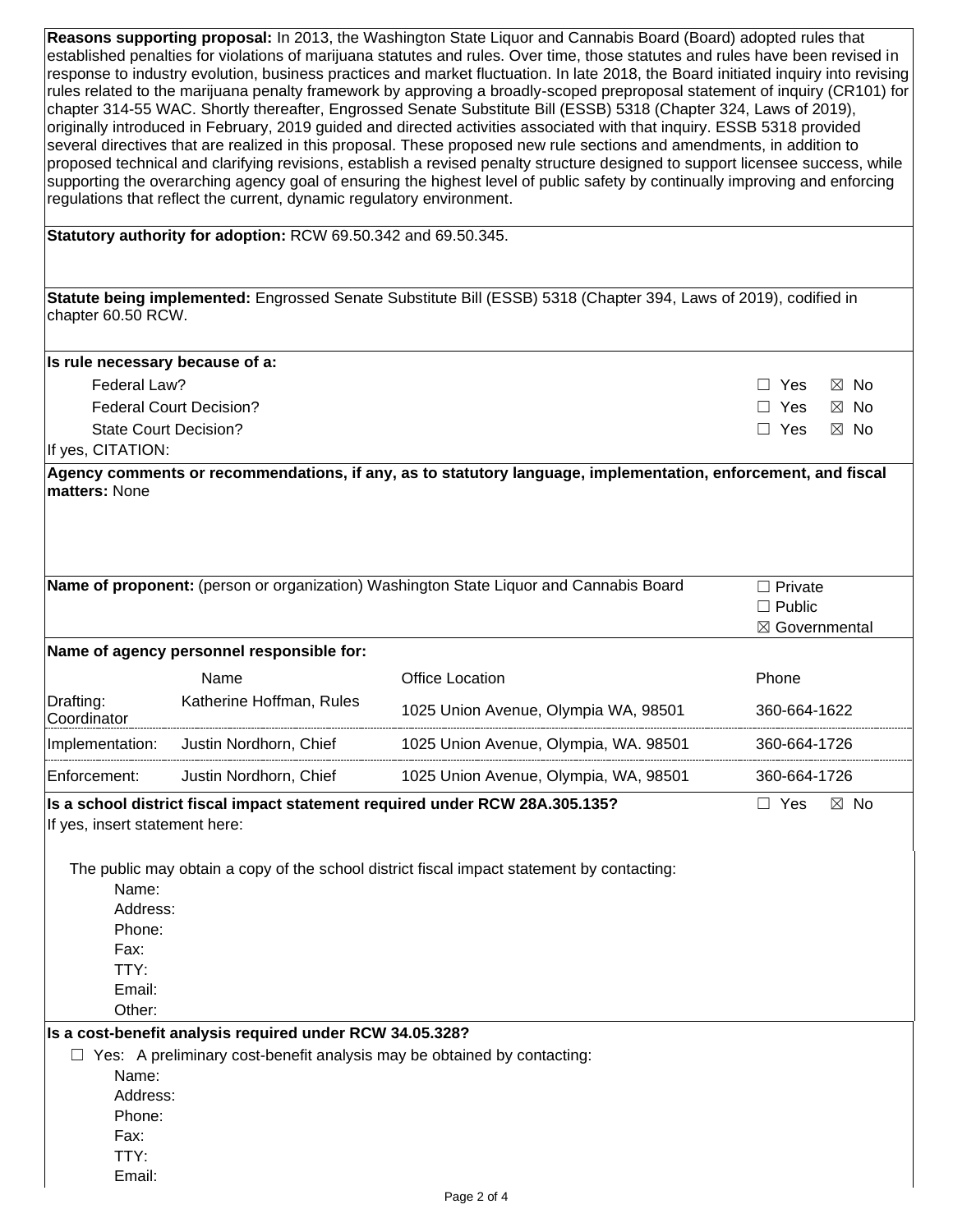Other:

 $\boxtimes$  No: Please explain: A cost benefit analysis is not required under RCW 34.05.328(5)(b)(iv) because the rules only clarify language without changing its effect. Additionally, a cost benefit analysis is not needed under RCW 34.05.328(5)(b)(v) because the content of the rules are explicitly and specifically dictated by statute.

## **Regulatory Fairness Act Cost Considerations for a Small Business Economic Impact Statement:**

This rule proposal, or portions of the proposal, **may be exempt** from requirements of the Regulatory Fairness Act (see chapter 19.85 RCW). Please check the box for any applicable exemption(s):

☐ This rule proposal, or portions of the proposal, is exempt under RCW 19.85.061 because this rule making is being adopted solely to conform and/or comply with federal statute or regulations. Please cite the specific federal statute or regulation this rule is being adopted to conform or comply with, and describe the consequences to the state if the rule is not adopted.

Citation and description:

 $\Box$  This rule proposal, or portions of the proposal, is exempt because the agency has completed the pilot rule process defined by RCW 34.05.313 before filing the notice of this proposed rule.

 $\Box$  This rule proposal, or portions of the proposal, is exempt under the provisions of RCW 15.65.570(2) because it was adopted by a referendum.

 $\boxtimes$  This rule proposal, or portions of the proposal, is exempt under RCW 19.85.025(3). Check all that apply:

| $\Box$      | RCW 34.05.310 (4)(b)             | ⊠ | RCW 34.05.310 (4)(e)                                               |
|-------------|----------------------------------|---|--------------------------------------------------------------------|
|             | (Internal government operations) |   | (Dictated by statute)                                              |
| $\Box$      | RCW 34.05.310 (4)(c)             |   | RCW 34.05.310 (4)(f)                                               |
|             | (Incorporation by reference)     |   | (Set or adjust fees)                                               |
| $\boxtimes$ | RCW 34.05.310 (4)(d)             |   | RCW 34.05.310 (4)(g)                                               |
|             | (Correct or clarify language)    |   | (i) Relating to agency hearings; or (ii) process                   |
|             |                                  |   | requirements for applying to an agency for a license<br>or permit) |

 $\boxtimes$  This rule proposal, or portions of the proposal, is exempt under RCW 19.85.025(3): WAC 314-55-502 (new); WAC 314-55-505 (amended); WAC 314-55-5055 (new); WAC 314-55-506 (amended); WAC 314-55-507 (amended); WAC 314-55-509 (new); WAC 314-55-520 (new); WAC 314-55-521 (new); WAC 314-55-522 (new); WAC 314-55-523 (new); WAC 314-55-524 (new); WAC 314-55-525 (new); WAC 314-55-540 (amended). Explanation of exemptions, if necessary:

## **COMPLETE THIS SECTION ONLY IF NO EXEMPTION APPLIES**

If the proposed rule is **not exempt**, does it impose more-than-minor costs (as defined by RCW 19.85.020(2)) on businesses?

 $\boxtimes$  No Briefly summarize the agency's analysis showing how costs were calculated. This rule proposal does not create any additional compliance costs, nor does it create any additional administrative, or regulatory burden. Rather, the reduction of all penalties by 50%, the reduction of the number of violations that may result in license cancellation, the addition of a deferral option, and the addition of the option to issue a notice of correction as opposed to a civil penalty where appropriate are anticipated to significantly reduce licensee compliance costs and regulatory burden, while increasing compliance success and ultimately supporting business viability and growth.

 $\Box$  Yes Calculations show the rule proposal likely imposes more-than-minor cost to businesses, and a small business economic impact statement is required. Insert statement here:

The public may obtain a copy of the small business economic impact statement or the detailed cost calculations by contacting:

Name: Address: Phone: Fax: TTY: Email: Other: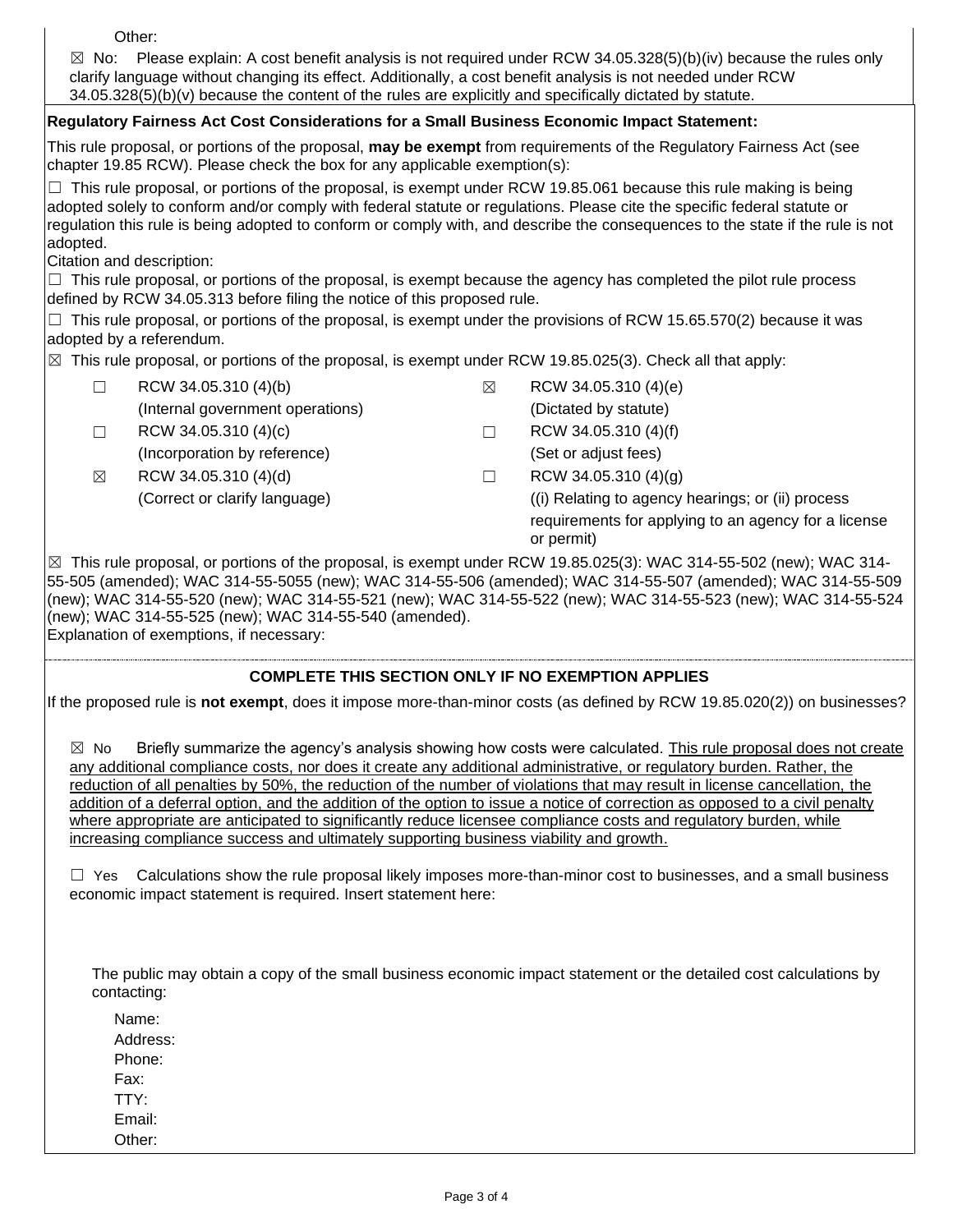| Date: November 13, 2019 | Signature:      |
|-------------------------|-----------------|
| Name: Jane Rushford     | Son Bridge de - |
| <b>Title: Chair</b>     |                 |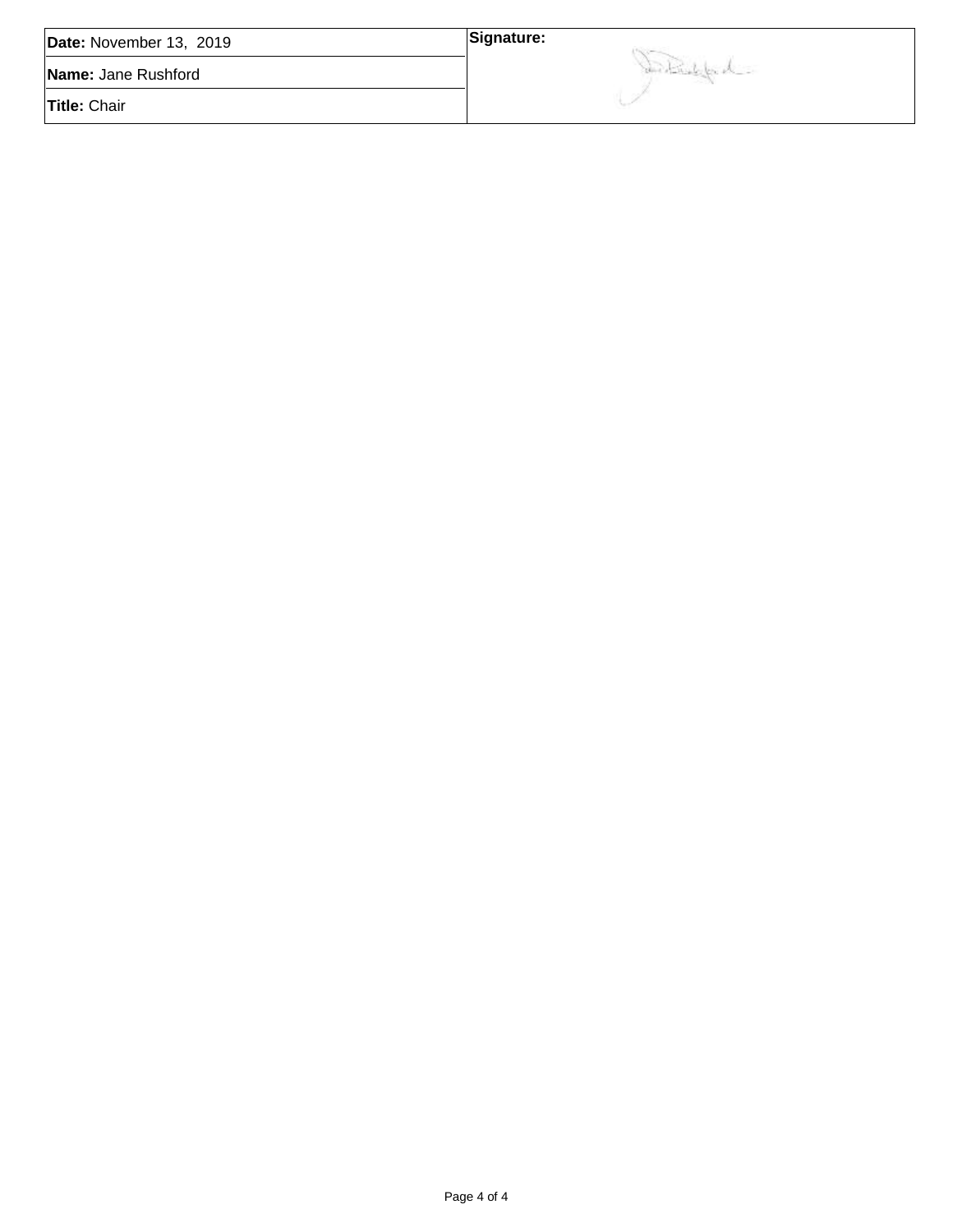**WAC 314-55-502 Notice of correction.** (1) The board may issue a notice of correction to a licensee during a nontechnical assistance inspection or visit as described in this chapter if the board becomes aware of conditions that are not in compliance with chapters 69.50 and 69.51A RCW, and this chapter.

(2) The notice of correction must include and clearly state:

(a) A detailed description of the noncompliant condition;

(b) The text of the specific section or subsection of the applicable rule;

(c) A statement of what is required to achieve compliance;

(d) The date by which the board requires compliance to be achieved;

(e) Notice of the means to contact any technical assistance services provided by the board or others; and

(f) Notice of when, where, and to whom a request to extend the time to achieve compliance for good cause may be filed with the board.

(3) A notice of correction is not a formal enforcement action, is not subject to appeal, and is a public record.

(4) If the licensee does not comply with the notice of correction, the board may issue an administrative violation notice consistent with WAC 314-55-505 for the violations identified in the notice of correction.

## AMENDATORY SECTION (Amending WSR 16-11-110, filed 5/18/16, effective 6/18/16)

**WAC 314-55-505 ((What are the procedures for notifying a licensee of an alleged violation of a WSLCB statute or regulation?)) Administrative violation notice.** (1) ((When an enforcement officer believes that a licensee has violated a WSLCB statute or regulation, the officer may)) The board may issue an administrative violation notice without issuing a notice of correction if:

(a) The licensee is not in compliance with chapters 69.50 and 69.51A RCW, this chapter, or both, and the noncompliance poses a direct or immediate threat to public health and safety;

(b) The licensee has previously been subject to an enforcement action or written notice for a violation of the same statute or rule within the same penalty category, the notice of correction for the violation has already been issued, the licensee failed to timely comply with the notice, and such notice is not subject to a pending request to the board to extend the time to achieve compliance; or

(c) The licensee has failed to respond to prior administrative violation notices or has outstanding unpaid monetary penalties; and

(d) The board can prove by a preponderance of the evidence:

(i) Diversion of marijuana product out of the regulated market or sales across state lines;

(ii) Furnishing of marijuana product to persons under twenty-one years of age;

(iii) Diversion of revenue to criminal enterprises, gangs, cartels, or parties not qualified to hold a marijuana license based on criminal history requirements;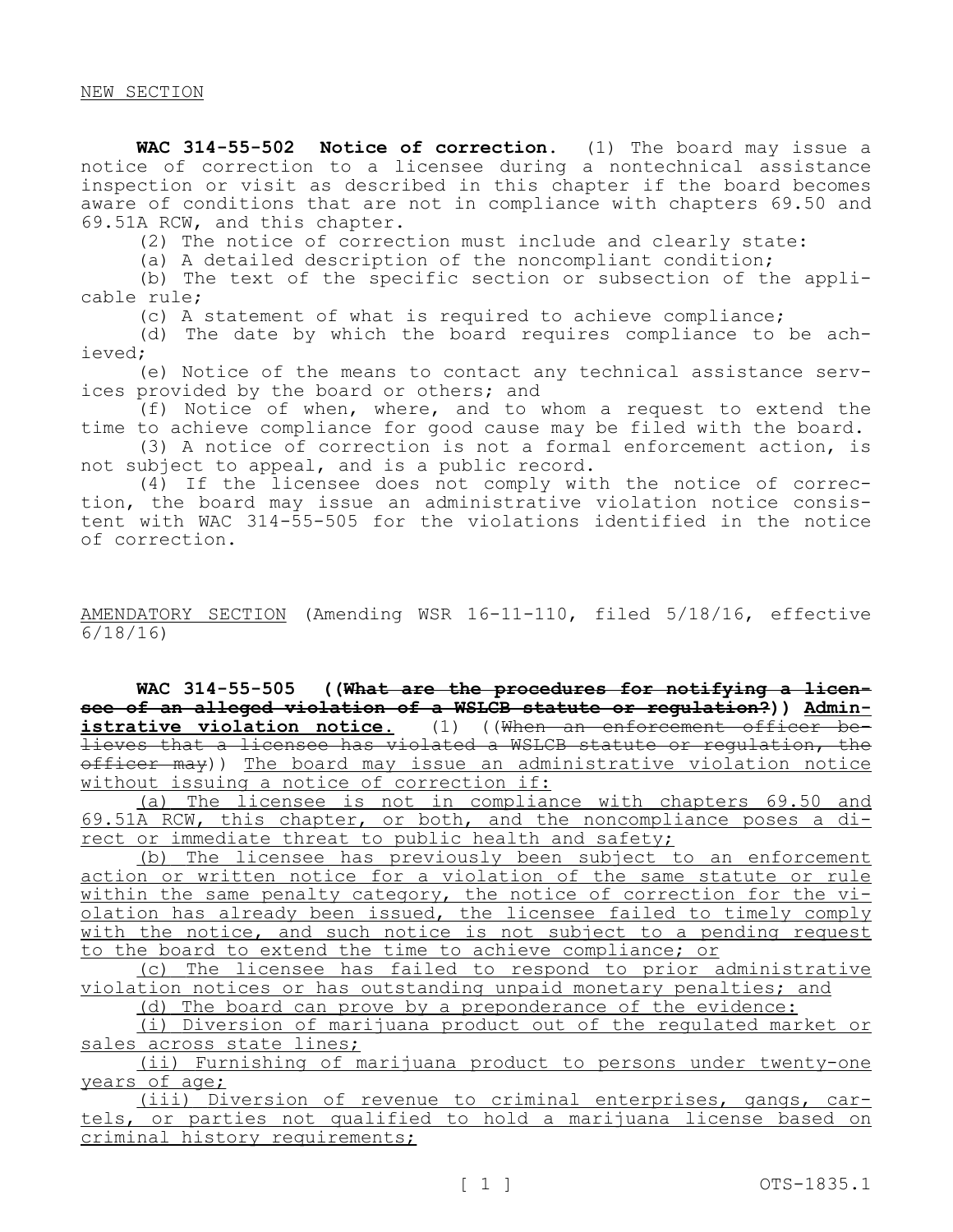(iv) The commission of nonmarijuana-related crimes; or

(v) Knowingly making a misrepresentation of fact to the board, an officer of the board, or an employee of the board related to conduct or action that is, or is alleged to be, any of the violations identified in (d)(i) through (iv) of this subsection.

(2) The board will prepare an administrative violation notice  $((+AWN))$  and mail or deliver the notice to the licensee, licensee's agent, or employee.

 $((+2)$  The AVN)) (3) The administrative violation notice will include:

(a) A ((complete narrative)) detailed description of the alleged violation(s) ((the officer is charging));

(b) The date(s) of the violation(s);

(c) ((A copy of the law(s) and/or regulation(s) allegedly viola- $\text{ted}$ ;)) The text of the specific section or subsection of rule;

(d) An outline of the licensee's resolution options as outlined in WAC  $(314 - 55 - 510)$  314-55-5055; and

(e) The recommended penalty  $($ .

(i) If the recommended penalty is the standard penalty, see WAC 314-55-520 through 314-55-535 for licensees.

(ii) For cases in which there are aggravating or mitigating circumstances, the penalty may be adjusted from the standard penalty)) as described in this chapter, and including a description of known mitigating and aggravating circumstances considered in the penalty determination.

#### NEW SECTION

**WAC 314-55-5055 Resolution options.** (1) A licensee must respond to an administrative violation notice within twenty calendar days from receipt of the notice. The response must be submitted on a form provided by the board. The licensee may:

(a) Accept the recommended penalty identified in the administrative violation notice;

(b) Request a settlement conference in writing;

(c) Request an administrative hearing in writing.

(2)(a) If a licensee does not respond to an administrative violation notice within twenty calendar days of receipt of the notice, recommended penalties including, but not limited to, suspension, monetary penalties, and destruction of inventory may take effect on the twentyfirst day.

(b) If the recommended penalty is monetary and does not include a suspension, inventory destruction, or both, the licensee must pay a twenty-five percent late fee in addition to the recommended monetary penalty.

(i) The board must receive payment of the monetary penalty and twenty-five percent late fee no later than thirty days after the administrative violation notice receipt date.

(ii) Payments received more than thirty days after the administrative violation notice receipt date are subject to an additional twenty-five percent late fee.

(iii) Licensees who do not respond to an administrative violation notice will not be eligible to renew their marijuana license.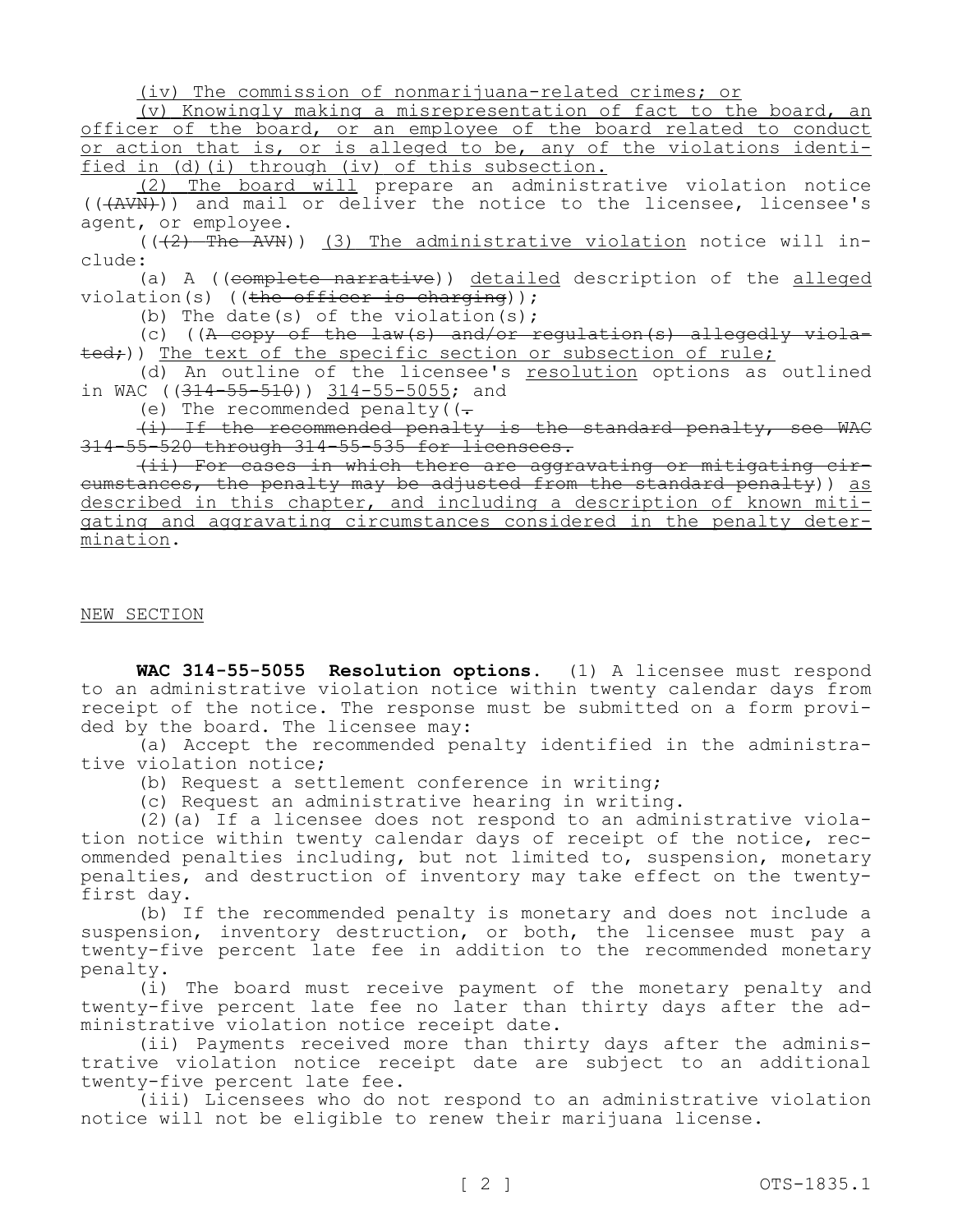(3) Licensees who do not pay monetary penalties for two or more administrative violation notices in a two-year period will not be eligible to renew their marijuana license.

(4) A licensee may request a settlement conference to discuss the board's issuance of an administrative violation notice issued under this chapter. The hearing officer or designee of the board will arrange the date, time, and place of the settlement conference. A settlement agreement provides that the licensee accepts the allegations contained in the administrative violation notice.

(a) The purpose of the settlement conference is to:

(i) Discuss the circumstances associated with the alleged violation(s), including aggravating or mitigating factors;

(ii) Discuss the recommended penalties; and

(iii) Attempt to reach agreement on the appropriate penalty and corrective action plan for the administrative violation notice.

(b) During a settlement conference, a licensee issued an administrative violation notice may request deferral of an administrative violation notice if all of the following criteria are met:

(i) The alleged violation is the first violation in a violation category;

(ii) The licensee has no other violation history in that penalty category within a two-year window; and

(iii) The licensee submits a plan to correct, remedy, or satisfy identified violations as described in the administrative violation notice including, but not limited to, monetary penalties.

(c) If the licensee is not issued any administrative violation notices or any other notice of noncompliance during the year following approval of the deferral of administrative violation, the record of administrative violation notice will not be considered for licensing renewal or penalty escalation.

(d) If the licensee is issued an administrative violation notice or any other notice of noncompliance at any time during the year following approval of the deferral of administrative violation, the record of the administrative violation notice will remain on the licensee's licensing history, and the original sanction for the deferred violation will be implemented based on the frame established in the settlement agreement, or ten days from the date of default.

(5) The hearing officer or designee will prepare a settlement agreement. The agreement must:

(a) Include the terms of the agreement regarding an alleged violation or violations by the licensee of chapters 69.50 and 69.51A RCW, any part of chapter 314-55 WAC, and any related penalty or licensing restriction; and

(b) Be in writing and signed by the licensee or the licensee's designee and the hearing officer or designee.

(6) If a settlement agreement is entered between a licensee and a hearing officer or designee of the board at or after a settlement conference, the terms of the settlement agreement must be given substantial weight by the board.

(7) The hearing officer or designee will forward the settlement agreement to the board or designee for final approval. If the board, or designee approves the settlement agreement, a copy of the signed agreement will be sent to the licensee, and will become part of the licensing history, unless otherwise specified in this chapter.

(8) If the board, or designee, does not approve the settlement agreement, the licensee will be notified of the decision in writing. The licensee may: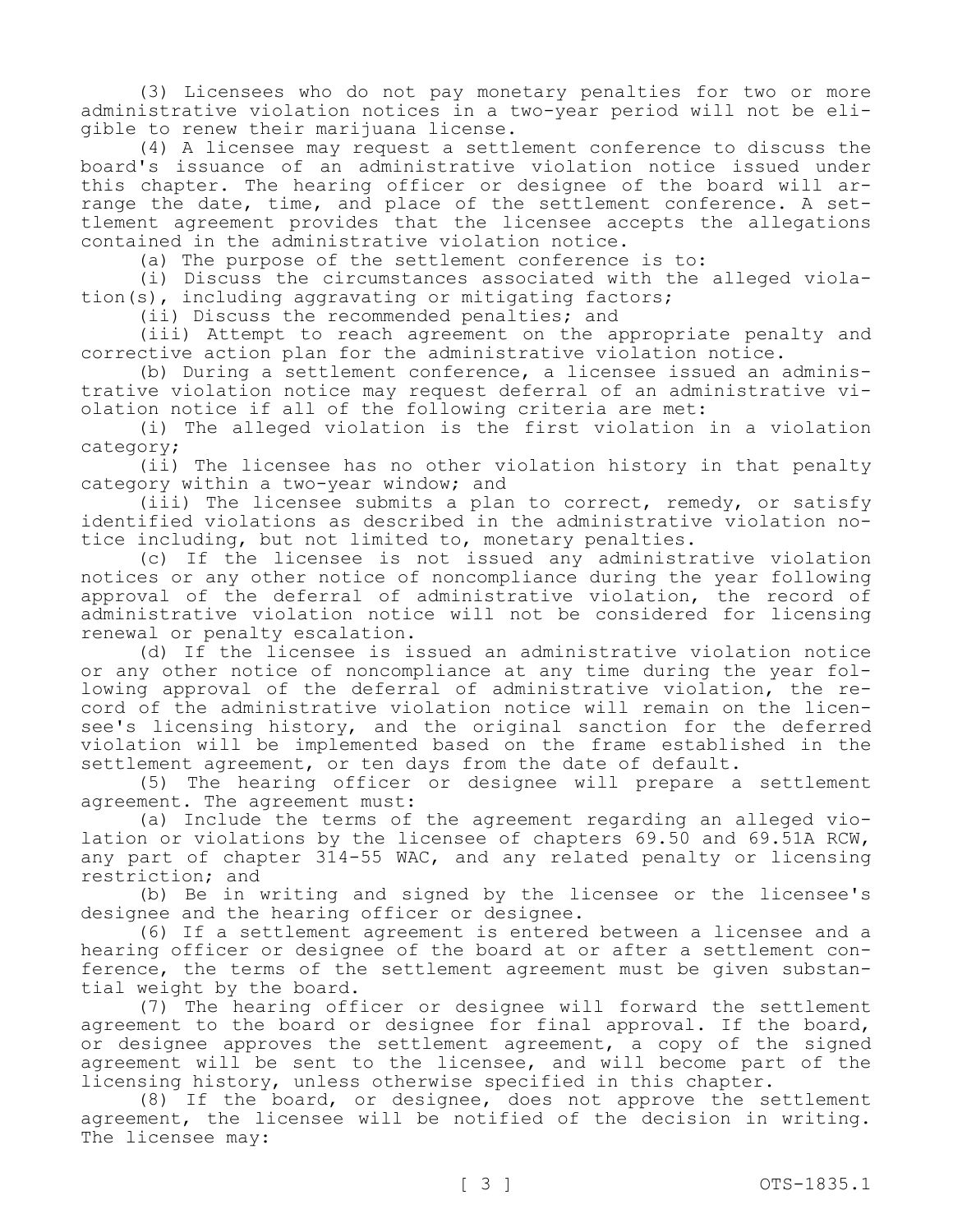(a) Renegotiate the settlement agreement with the hearing officer or designee; or

(b) Accept the originally recommended penalty; or

(c) Request a hearing on the administrative issues identified in the administrative violation notice.

(9) Monetary penalty collection. If monetary penalties are assessed as part of an administrative violation, settlement agreement, or both, licensees must submit payment to the board in a time frame established by the board, consistent with subsection (2)(a) and (b) of this section.

(a) If a licensee does not timely submit payment of any monetary fine, the board will begin collection or other appropriate action.

(b) The board will provide a notice of collection action to the licensee. The notice of collection action establishes the licensee as a debtor for purposes of debt collection.

(c) If the licensee does not respond to the notice of collection within thirty days, the board may:

(i) Assess a twenty-five percent late fee consistent with subsection (2)(a) of this section; and

(ii) Assign the debt to a collection agency.

AMENDATORY SECTION (Amending WSR 16-11-110, filed 5/18/16, effective 6/18/16)

**WAC 314-55-506 ((What is the process once the WSLCB summarily suspends a marijuana license?)) Summary license suspension.** (1) The ((WSLCB)) board may summarily suspend any license after the ((WSLCB's)) board's enforcement division has:

(a) Completed a preliminary staff investigation of the violation; and

(b) Upon a determination that immediate cessation of the licensed activities is necessary for the protection or preservation of the public health, safety, or welfare.

(2) Suspension of any license under this ((provision shall take effect)) section is effective immediately upon personal service of the summary suspension order on the licensee or employee thereof ((of the summary suspension order unless otherwise provided in the order)).

(3) When a license has been summarily suspended by the  $((\text{WSLCB}))$ board, an adjudicative proceeding for revocation or other action must be promptly instituted before an administrative law judge assigned by the office of administrative hearings. If a request for an administrative hearing is timely filed by the licensee or permit holder, then a hearing ((shall)) will be held within ninety calendar days of the effective date of the summary suspension ordered by the ((WSLCB)) board. The ninety-day period may be extended for good cause.

AMENDATORY SECTION (Amending WSR 16-11-110, filed 5/18/16, effective 6/18/16)

**WAC 314-55-507 ((How may a licensee challenge the summary suspension of his or her marijuana license?)) Petition for stay.** (1)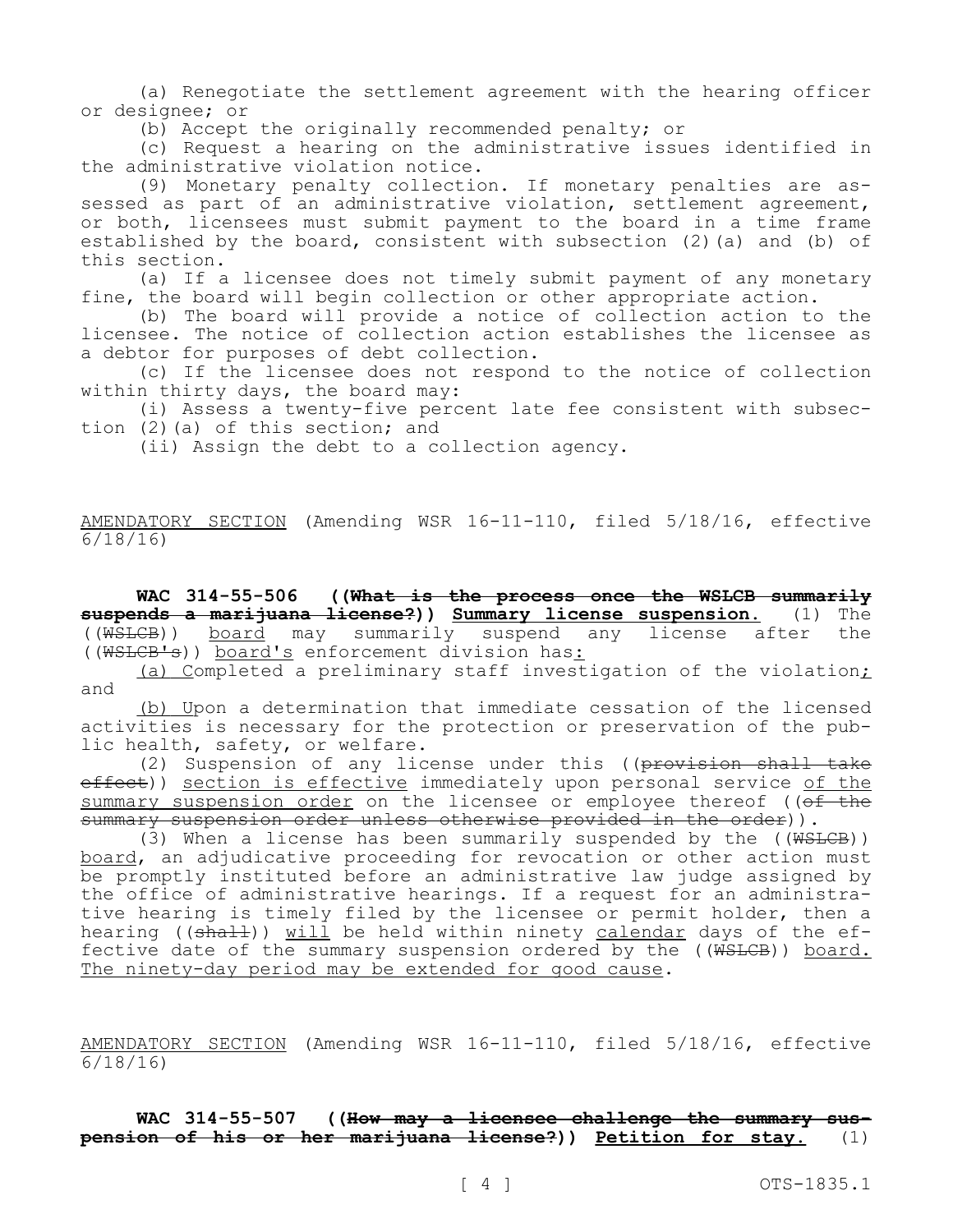((Upon summary suspension of a license by the WSLCB pursuant to)) When the board summarily suspends a license under WAC 314-55-506, an affected licensee may petition the ((WSLCB)) board for a stay of suspension (( $\frac{1}{2}$ ) and  $\frac{1}{2}$ ,  $\frac{1}{2}$ ,  $\frac{1}{2}$ ,  $\frac{1}{2}$ ,  $\frac{1}{2}$ ,  $\frac{1}{2}$ ,  $\frac{1}{2}$ ,  $\frac{1}{2}$ ,  $\frac{1}{2}$ ,  $\frac{1}{2}$ ,  $\frac{1}{2}$ ,  $\frac{1}{2}$ ,  $\frac{1}{2}$ ,  $\frac{1}{2}$ ,  $\frac{1}{2}$ ,  $\frac{1}{2}$ ,  $\frac{1}{2}$ ,  $\frac{1}{2}$ ,  $\frac{1}{$ of suspension must be received by the (( $WSICEB$ )) board within (( $f$ ifteen)) ten calendar days of service of the summary suspension order on the licensee. The petition for stay ((shall state the basis on which the stay is sought)) must clearly describe the basis for the stay.

(2) A hearing ( $(\text{sha1-})$ ) will be held before an administrative law judge within fourteen calendar days of receipt of a timely petition for stay. The hearing ((shall be)) is limited to consideration of whether a stay should be granted, or whether the terms of the suspension ( $(\text{max})$ ) will be modified to allow the conduct of limited activities under current licenses ((or permits)).

(3) ( $(Any)$ )  $\underline{A}$  hearing conducted (( $pursuant-to$ )) under subsection (2) of this section (( $\frac{1}{2}$ ) will be a brief adjudicative proceeding under RCW 34.05.485. The agency record for the hearing ((shall)) must consist of the documentary information upon which the summary suspension was based. The licensee is permitted to supplement the record with additional documentation during the brief adjudicative proceeding. The licensee ((or permit holder shall have the burden of demonstrating)) must demonstrate by clear and convincing evidence that:

(a) The licensee is likely to prevail upon the merits at hearing;

(b) Without relief, the licensee will suffer irreparable injury. For purposes of this section, ((elimination of)) income alone from licensed activities ((shall not be)) is not deemed irreparable injury;

(c) The grant of relief will not substantially harm other parties to the proceedings; and

(d) The threat to the public health, safety, or welfare is not sufficiently serious to justify continuation of the suspension, or that modification of the terms of the suspension will adequately protect the public interest.

(4) The initial order on stay ( $(\text{shall} \text{ be})$ ) is effective immediately upon service unless another date is specified in the order.

## NEW SECTION

**WAC 314-55-509 Penalty structure.** (1) The board determines if a penalty will be imposed. Penalties are based on the severity of the violation in the following categories:

(a) Category I: Violations of a severity that would make a license eligible for cancellation on a first offense;

(b) Category II: Violations that create a direct or immediate threat to public health, safety, or both;

(c) Category III: Violations that create a potential threat to public health, safety, or both;

(d) Category IV: Significant regulatory violations;

(e) Category V: Procedural and operational violations;

(f) Category VI: Statutory violations.

(2) For purposes of assessing penalties, only violations occurring in the two-year time period immediately preceding the date of the violation will be considered unless otherwise provided in this chapter.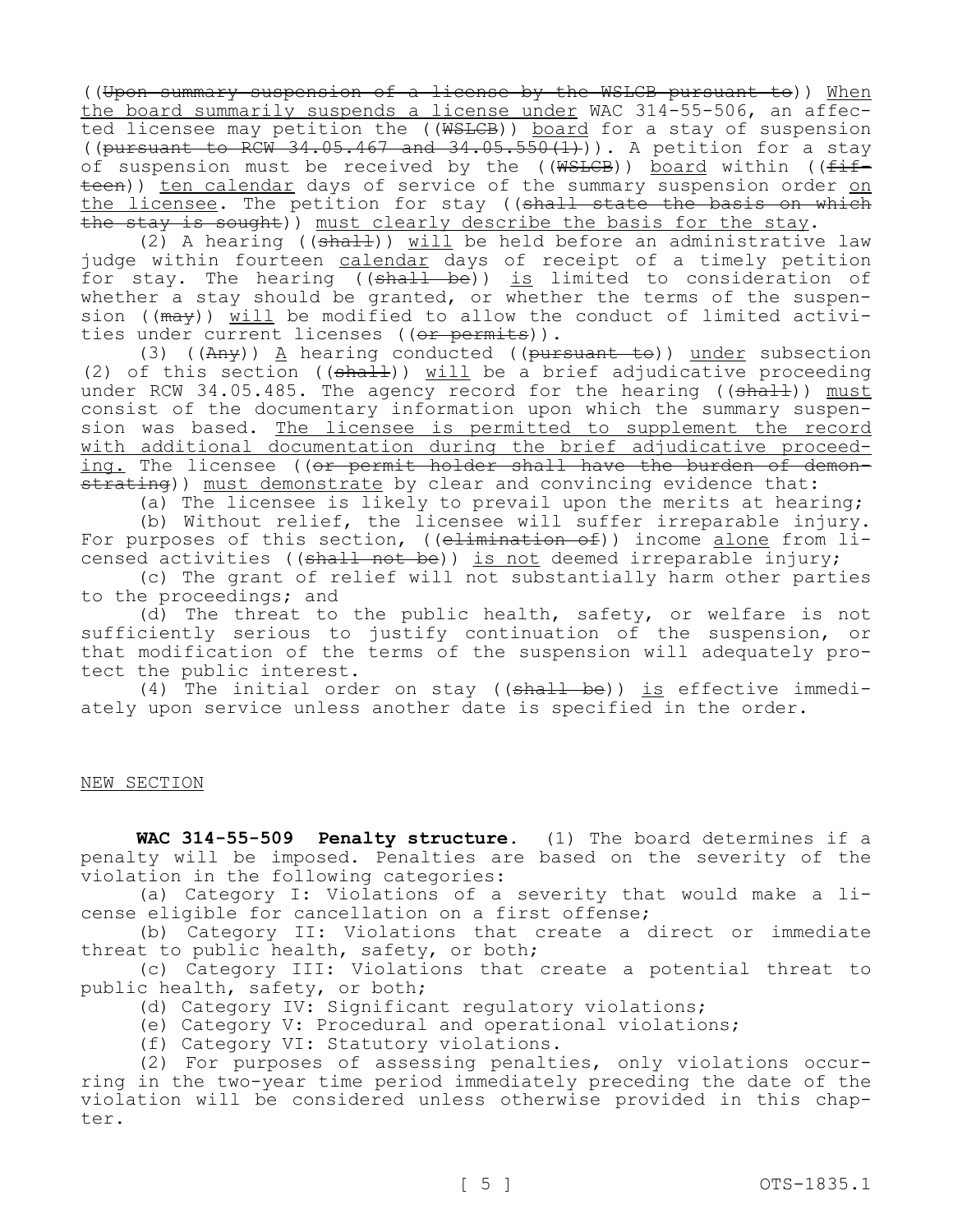(3) The board may, at its discretion, deviate from the prescribed penalties herein. Such deviations will be determined on a case-by-case basis, considering mitigating and aggravating factors.

(a) Mitigating factors may result in a waiving or lowering of fines, civil penalties, imposition of a fine in lieu of suspension, or fewer days of suspension. Mitigating factors may include demonstrated business policies and practices that may reduce risk to public health and safety.

(b) Aggravating factors may result in increased days of suspension, increased monetary penalties, cancellation, or nonrenewal of a marijuana license. Aggravating factors may include obstructing an investigation, business operations, behaviors, or both, that increase risk to public health and safety.

(4) For violations that occurred before the effective date of these rules, enforcement action will be based on the rules that were in effect on the date the violation occurred. Subsection (2) of this section shall apply to all enforcement actions regardless of the date the violation occurred.

AMENDATORY SECTION (Amending WSR 16-11-110, filed 5/18/16, effective 6/18/16)

**WAC 314-55-520 ((Group 1 violations against public safety.)) Category I.** ((Group 1 violations are considered the most serious because they present a direct threat to public safety. Based on chapter 69.50 RCW, some violations have only a monetary option. Some violations beyond the first violation do not have a monetary option upon issuance of a violation notice. The WSLCB may offer a monetary option in lieu of suspension days based on mitigating circumstances as outlined in WAC 314-55-515(4). Group 1 penalties imposed on a producer and/or processor license will not include license suspension. Penalties for a producer and/or processor license will be restricted to monetary fines, destruction of inventory, and/or license cancellation only.

| <b>Violation Type</b>                                                                                                                                                                         | 1st Violation                                                                                                                                                                | 2nd Violation in a<br>three-year window                                                                                                        | 3rd Violation in a<br>three-year window | 4th Violation in a<br>three-year window |
|-----------------------------------------------------------------------------------------------------------------------------------------------------------------------------------------------|------------------------------------------------------------------------------------------------------------------------------------------------------------------------------|------------------------------------------------------------------------------------------------------------------------------------------------|-----------------------------------------|-----------------------------------------|
| <b>Furnishing to</b><br>minor: Sale or<br>otherwise provide<br>marijuana and/or<br>paraphernalia to a<br>person under twenty-<br>one years of age.<br>Chapter 314-55 WAC<br>Chapter 69.50 RCW | Retailer/transporter:<br>10-day suspension or<br>\$2,500 monetary<br>option<br>Producer/processor:<br>Tier 1: \$2,500<br>Tier 2: \$5,000<br>Tier 3: \$7,500<br>monetary fine | Retailer/transporter:<br>30-day suspension<br>Producer/processor:<br>Tier 1: \$15,000<br>Tier 2: \$30,000<br>Tier 3: \$60,000<br>monetary fine | Cancellation of<br>license              |                                         |
| Allowing a minor to<br>frequent retail store.<br>Chapter 69.50 RCW                                                                                                                            | \$1,000 monetary fine                                                                                                                                                        | \$1,000 monetary fine                                                                                                                          | \$1,000 monetary fine                   | \$1,000 monetary fine                   |
| Allowing a minor to<br>frequent a nonretail<br>licensed premises or<br>occupy a transport<br>vehiele.<br>Chapter 314-55 WAC                                                                   | \$1,000 monetary fine                                                                                                                                                        | \$1,000 monetary fine                                                                                                                          | \$1,000 monetary fine                   | \$1,000 monetary fine                   |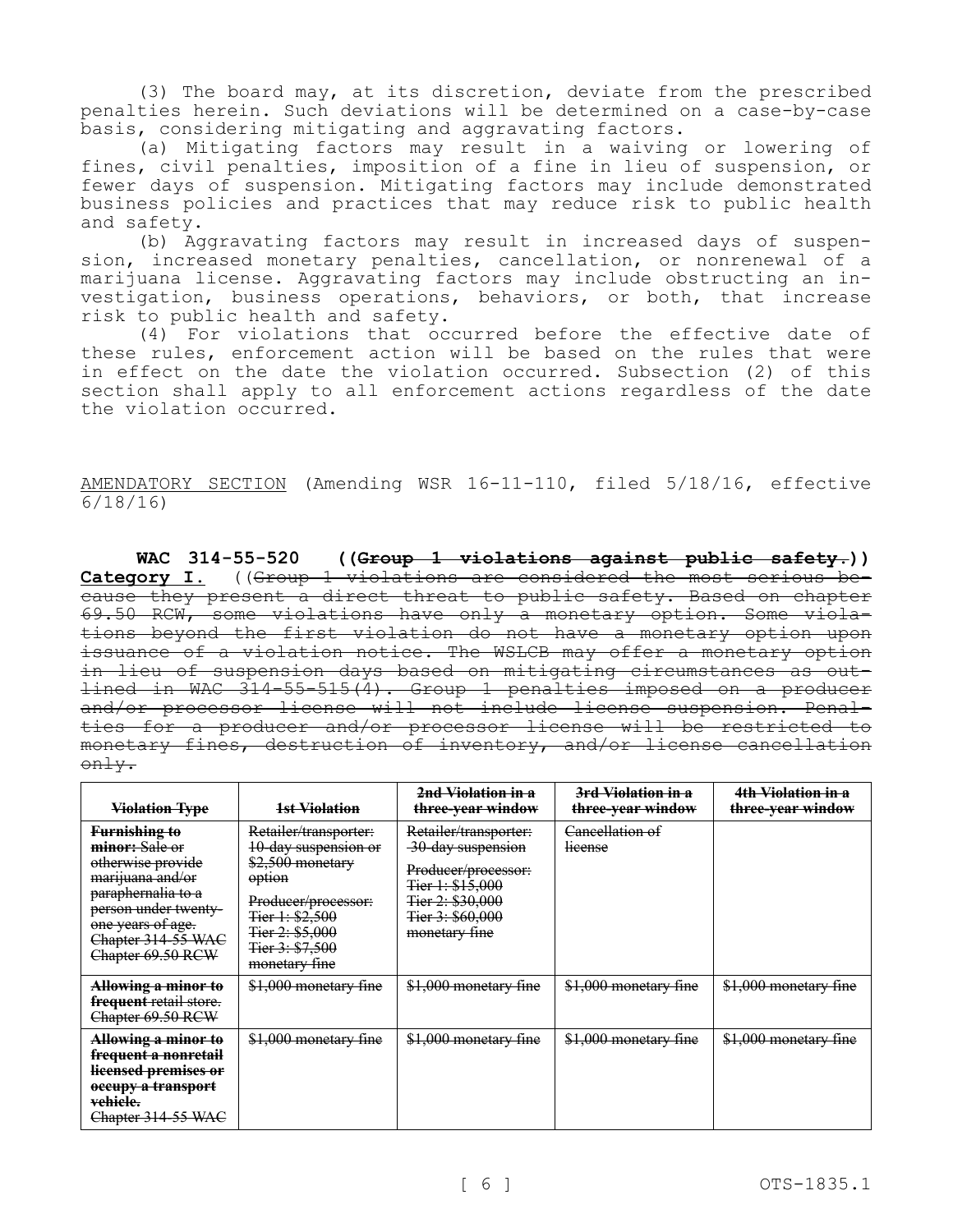| <b>Violation Type</b>                                                                                                                                                                                                   | 1st Violation                                                                                                                                                                  | 2nd Violation in a<br>three-year window                                                                                                        | 3rd Violation in a<br>three-year window | 4th Violation in a<br>three-year window |
|-------------------------------------------------------------------------------------------------------------------------------------------------------------------------------------------------------------------------|--------------------------------------------------------------------------------------------------------------------------------------------------------------------------------|------------------------------------------------------------------------------------------------------------------------------------------------|-----------------------------------------|-----------------------------------------|
| <b>Employee under</b><br>legal age.<br>Chapter 69.50 RCW                                                                                                                                                                | \$1,000 monetary fine                                                                                                                                                          | \$1,000 monetary fine                                                                                                                          | \$1,000 monetary fine                   | \$1,000 monetary fine                   |
| Opening and/or<br>consuming<br>marijuana on a<br>retail licensed<br>premises.<br>Chapter 69.50 RCW                                                                                                                      | \$1,000 monetary fine                                                                                                                                                          | \$1,000 monetary fine                                                                                                                          | \$1,000 monetary fine                   | \$1,000 monetary fine                   |
| <b>Conduct violations:</b><br>Criminal conduct:<br>Permitting or<br>engaging in criminal<br>eonduct.<br><b>Disorderly conduct</b><br>by licensee or<br>employee, or<br>permitting on<br>premises.<br>Chapter 314-55 WAC | Retailer/transporter:<br>10-day suspension or<br>\$2,500 monetary<br>option<br>Producer/processor:<br>Tier 1: \$2,500<br>Tier 2: \$5,000<br>Tier 3: \$7,500<br>monetary fine   | Retailer/transporter:<br>30-day suspension<br>Producer/processor:<br>Fier 1: \$15,000<br>Tier 2: \$30,000<br>Tier 3: \$60,000<br>monetary fine | Cancellation of<br>lieense              |                                         |
| Lieensee and/or<br>employee intoxicated<br>on the licensed<br>premises.<br>Chapter 314-55 WAC                                                                                                                           |                                                                                                                                                                                |                                                                                                                                                |                                         |                                         |
| Refusal to allow an<br>inspection and/or<br>obstructing a law<br>enforcement officer<br>from performing their<br>official duties.<br>Chapter 314-55 WAC                                                                 | Retailer/transporter:<br>10-day suspension or<br>\$2,500 monetary<br>option<br>Producer/processor:<br>Tier 1: \$5,000<br>Tier 2: \$10,000<br>Tier 3: \$15,000<br>monetary fine | Retailer/transporter:<br>30-day suspension<br>Producer/processor:<br>Tier 1: \$15,000<br>Tier 2: \$30,000<br>Tier 3: \$60,000<br>monetary fine | Cancellation of<br>lieense              |                                         |
| <b>Marijuana</b><br>purchased from an<br>unauthorized<br>source.<br>Chapter 69.50 RCW                                                                                                                                   | Cancellation of<br>lieense                                                                                                                                                     |                                                                                                                                                |                                         |                                         |
| Marijuana sold to<br>an unauthorized<br>source.<br>Chapter 69.50 RCW                                                                                                                                                    | Cancellation of<br><i><u>Heense</u></i>                                                                                                                                        |                                                                                                                                                |                                         |                                         |
| <b>Operating an</b><br>unapproved CO <sub>2</sub> or<br>hydrocarbon<br>extraction system.<br>Chapter 314-55 WAC                                                                                                         | Cancellation of<br>license                                                                                                                                                     |                                                                                                                                                |                                         |                                         |
| Condition of<br>suspension<br>violation: Failure to<br>follow any<br>suspension<br>restriction while<br>marijuana license is<br>suspended (retailer).<br>Chapter 314-55 WAC                                             | Original penalty plus<br>10-day suspension<br>with no monetary<br>option                                                                                                       | Cancellation of<br>license                                                                                                                     |                                         |                                         |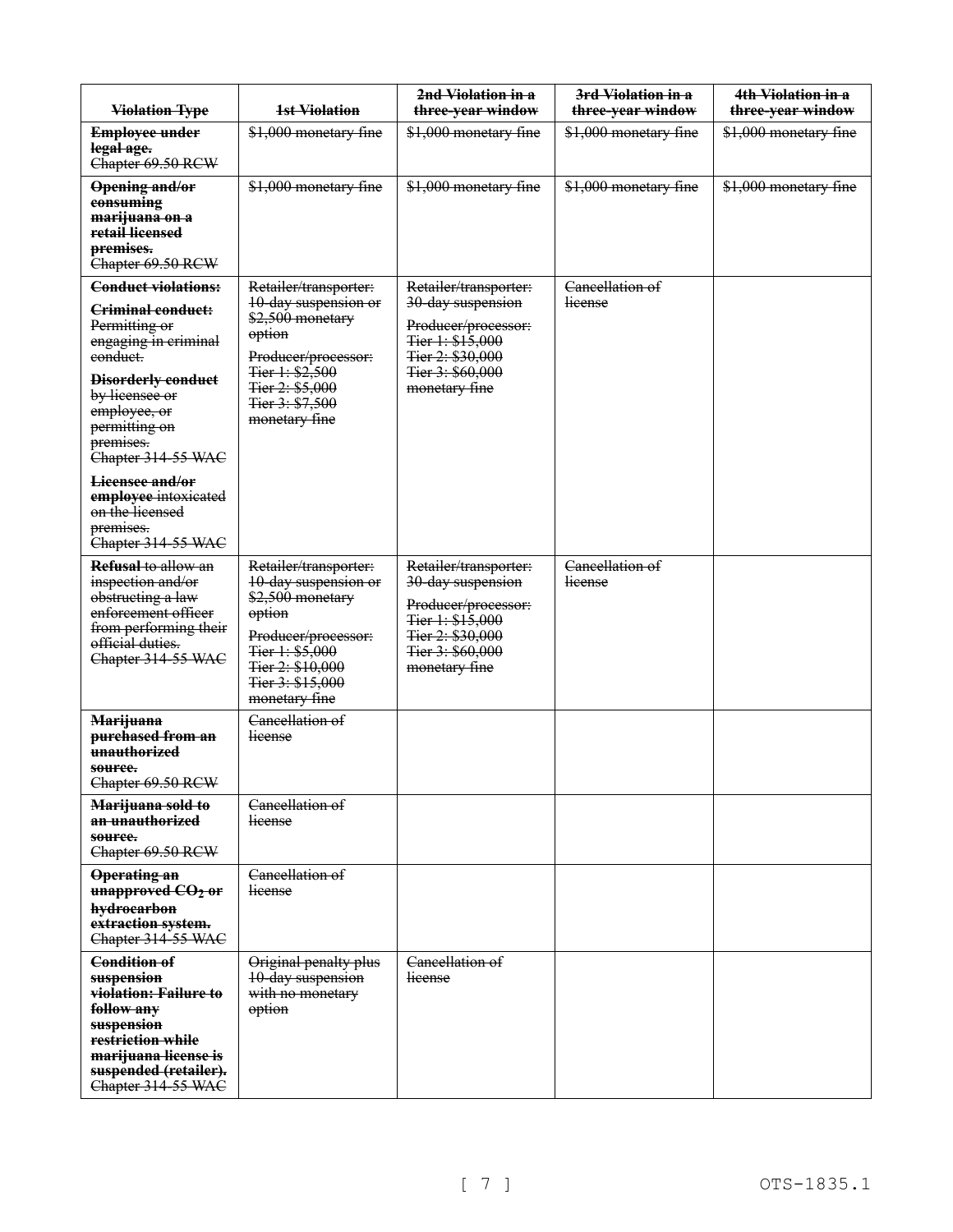| <b>Violation Type</b>                                                                                   | 1st Violation                                                 | <del>2nd Violation in a</del><br>three-year window | <del>3rd Violation in a</del><br>three-year window              | 4th Violation in a<br>three-year window |
|---------------------------------------------------------------------------------------------------------|---------------------------------------------------------------|----------------------------------------------------|-----------------------------------------------------------------|-----------------------------------------|
| Sales in excess of<br><del>transaction</del><br>limitations.<br>Chapter 69.50 RCW<br>Chapter 314-55 WAC | 10-day suspension or<br>\$2,500 monetary<br><del>option</del> | 30-day suspension                                  | Cancellation of<br>lieense)                                     |                                         |
| cancellation on a first offense The beard may not cancel a license                                      |                                                               |                                                    | Violations of a severity that would make a license eligible for |                                         |

cancellation on a first offense. The board may not cancel a license for a single violation, unless it can prove a Category I violation by a preponderance of the evidence.

## **Category I Violations of a Severity That Would Make a License Eligible for Cancellation on the First Offense**

| <b>Violation Type</b>                                                                                                                                                                                                                                                                                                                                       | <b>1st Violation</b>                                                     | 2nd Violation in a<br><b>Two-year Window</b> |
|-------------------------------------------------------------------------------------------------------------------------------------------------------------------------------------------------------------------------------------------------------------------------------------------------------------------------------------------------------------|--------------------------------------------------------------------------|----------------------------------------------|
| Marijuana purchased from an unlicensed entity.<br>$WAC$ 314-55-083(4)                                                                                                                                                                                                                                                                                       | License cancellation                                                     |                                              |
| Marijuana sold to an unlicensed, nonretail source. Illegal sales out of<br>the licensed market place.<br>WAC 314-55-083(4)                                                                                                                                                                                                                                  | License cancellation                                                     |                                              |
| <b>Condition of suspension violation: Failure to follow any suspension</b><br>restriction while marijuana license is suspended.<br>WAC 314-55-540                                                                                                                                                                                                           | Original penalty plus<br>10-day suspension<br>with no monetary<br>option | License cancellation                         |
| Transportation or storage of marijuana to or from an unlicensed<br>source, diversion of product, or both.<br>WAC 314-55-083(4)                                                                                                                                                                                                                              | License cancellation                                                     |                                              |
| <b>Transportation of marijuana outside of Washington state boundaries.</b><br>RCW $69.50.342(1)(k)$<br>RCW 69.50.345(10)<br>WAC 314-55-310(1)                                                                                                                                                                                                               | License cancellation                                                     |                                              |
| True party of interest (TPI). Allowing a person to exercise ownership or<br>control if the person would not have qualified based on affiliation with a<br>criminal enterprise as described in chapter 69.50 RCW.<br>$WAC$ 314-55-035(1)                                                                                                                     | License cancellation                                                     |                                              |
| <b>Financier.</b> Receiving money from a financier that was not disclosed to or<br>approved by the board when the financier has a criminal history<br>demonstrating an affiliation with criminal enterprises, gangs, or cartels; or<br>the money provided by a financier originated from criminal enterprises,<br>gangs, or cartels.<br>$WAC$ 314-55-035(4) | License cancellation                                                     |                                              |

NEW SECTION

**WAC 314-55-521 Category II.** Violations that create a direct or immediate threat to public health, safety, or both.

## **Category II Violations That Create a Direct or Immediate Threat to Public Health, Safety, or Both**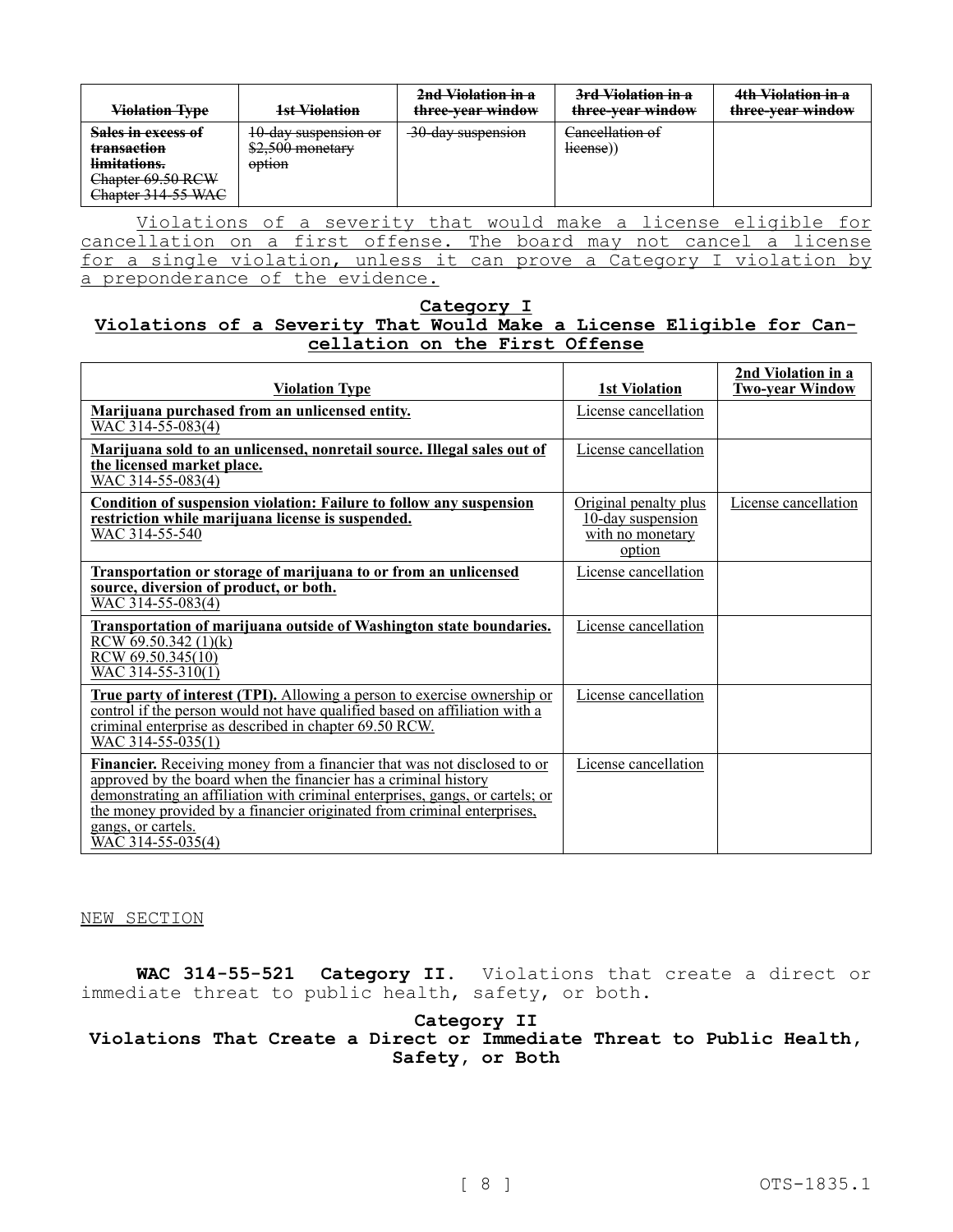| <b>Violation Type</b>                                                                                                                                                  | <b>1st Violation</b>                                                                                                                           | 2nd Violation in a<br><b>Two-year Window</b>                                                                                                                               | 3rd Violation in a<br><b>Two-year Window</b> | 4th Violation in a<br><b>Two-year Window</b> |
|------------------------------------------------------------------------------------------------------------------------------------------------------------------------|------------------------------------------------------------------------------------------------------------------------------------------------|----------------------------------------------------------------------------------------------------------------------------------------------------------------------------|----------------------------------------------|----------------------------------------------|
| <b>Furnishing to persons</b><br>under twenty-one<br>years of age, except as<br>allowed in RCW<br>60.50.357.<br>RCW 69.50.354<br>WAC 314-55-079(1)                      | 5-day suspension or<br>\$1,250 monetary<br>option                                                                                              | 10-day suspension or<br>\$7,500 monetary<br>option                                                                                                                         | 30-day suspension                            | License cancellation                         |
| <b>Conduct violations:</b><br><b>Criminal conduct:</b><br>Permitting or engaging<br>in criminal conduct, or<br>both.                                                   | 5-day suspension or<br>\$1,250 monetary<br>option                                                                                              | 10-day suspension or<br>\$7,500 monetary<br>option                                                                                                                         | 30-day suspension                            | License cancellation                         |
| Disorderly conduct, or<br>apparent intoxication<br>of a licensee or<br>employee, or permitting<br>on premises.<br>Title 9 RCW<br>Title 9A RCW<br>WAC 314-55-110 (4)(b) |                                                                                                                                                |                                                                                                                                                                            |                                              |                                              |
| <b>Operating an</b><br>unapproved $CO2$ or<br>hydrocarbon<br>extraction system.<br>WAC 314-55-104                                                                      | \$10,000 monetary<br>fine                                                                                                                      | License cancellation                                                                                                                                                       |                                              |                                              |
| <b>Intentional use of</b><br>unauthorized<br>pesticides, soil<br>amendments,<br>fertilizers, other crop<br>production aids.<br>RCW 69.50.342<br>WAC 314-55-084         | Tier 1: \$2,500<br>Tier 2: \$5,000<br>Tier 3: \$7,500<br>monetary fine and<br>destruction of<br>affected marijuana                             | Tier 1: \$7,500<br>Tier 2: \$15,000<br>Tier 3: \$22,500<br>monetary fine and<br>destruction of<br>affected marijuana                                                       | License cancellation                         |                                              |
| <b>Adulterated usable</b><br>marijuana with<br>organic or nonorganic<br>chemical or other<br>compound.<br>WAC 314-55-077 $(5)(b)$<br>WAC 314-55-101                    | Tier 1: \$2,500<br>Tier 2: \$5,000<br>Tier 3: \$7,500<br>monetary fine and<br>destruction of<br>affected marijuana                             | Tier 1: \$7,500<br>Tier 2: \$15,000<br>Tier 3: \$22,500<br>monetary fine and<br>destruction of<br>affected marijuana                                                       | License cancellation                         |                                              |
| <b>Transportation of</b><br>marijuana without a<br>manifest.<br>WAC 314-55-085(3)<br>WAC 314-55-096 (1)<br>and $(2)$<br>WAC 314-55-105(2)<br>WAC 314-55-310(3)         | Retail/transporter:<br>\$1,250 monetary fine<br>Producer/processor:<br>Tier 1: $$1,250$<br>Tier 2: \$2,500<br>Tier 3: \$5,000<br>monetary fine | Retail/transporter:<br>5-day suspension or<br>\$2,500 monetary<br>option<br>Producer/processor:<br>Tier 1: \$2,500<br>Tier 2: \$5,000<br>Tier 3: \$10,000<br>monetary fine | License cancellation                         |                                              |
| <b>Obstruction:</b><br>Misrepresentation of<br>fact; not permitting<br>physical presence.<br>WAC 314-55-185                                                            | 10-day suspension or<br>\$7,500 monetary<br>option                                                                                             | 30-day suspension                                                                                                                                                          | License cancellation                         |                                              |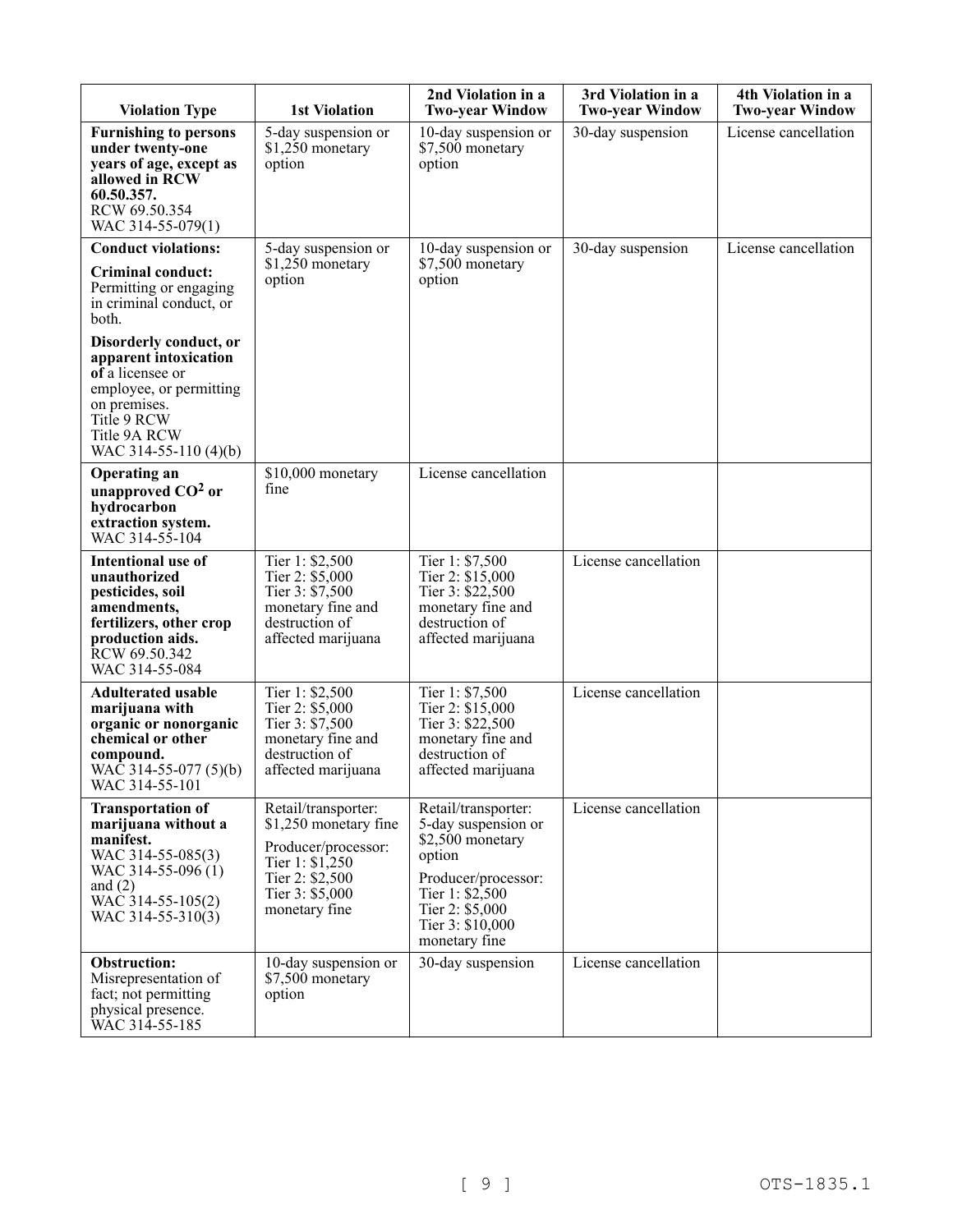| <b>Violation Type</b>                                                                                                                                                                                                                                                                                                 | <b>1st Violation</b>                                                                                                                            | 2nd Violation in a<br><b>Two-year Window</b>                                                                                                 | 3rd Violation in a<br><b>Two-year Window</b>  | 4th Violation in a<br><b>Two-year Window</b> |
|-----------------------------------------------------------------------------------------------------------------------------------------------------------------------------------------------------------------------------------------------------------------------------------------------------------------------|-------------------------------------------------------------------------------------------------------------------------------------------------|----------------------------------------------------------------------------------------------------------------------------------------------|-----------------------------------------------|----------------------------------------------|
| <b>Failure to use and</b><br>maintain traceability,<br>or both: Including, but<br>not limited to, failure to<br>maintain records for<br>flowering plant, finished<br>product, any post-<br>harvest product, any<br>plant not on approved<br>floor-plan, or not<br>tagged, reusing<br>identifier.<br>WAC 314-55-083(4) | \$1,250 monetary fine                                                                                                                           | 5-day suspension or<br>\$2,500 monetary fine                                                                                                 | 10-day suspension or<br>\$5,000 monetary fine | License cancellation                         |
| Pickup, unload, or<br>delivery at an<br>unauthorized location.<br>WAC 314-55-085 $(5)(f)$<br>WAC 314-55-310                                                                                                                                                                                                           | Retail/transportation:<br>30-day suspension<br>Producer/processor:<br>Tier 1: \$10,000<br>Tier 2: \$20,000<br>Tier 3: \$30,000<br>monetary fine | Retail/transporter:<br>60-day suspension<br>Producer/processor:<br>Tier 1: \$20,000<br>Tier 2: \$40,000<br>Tier 3: \$60,000<br>monetary fine | License cancellation                          |                                              |

#### NEW SECTION

**WAC 314-55-522 Category III.** Violations that create a potential threat to public health, safety, or both.

#### **Category III Violations That Create a Potential Threat to Public Health, Safety, or Both**

| <b>Violation Type</b>                                                                                                                                                                      | <b>1st Violation</b>                               | 2nd Violation in a<br><b>Two-year Window</b>                             | 3rd Violation in a<br><b>Two-year Window</b>                              | 4th Violation in a<br><b>Two-year Window</b>                              |
|--------------------------------------------------------------------------------------------------------------------------------------------------------------------------------------------|----------------------------------------------------|--------------------------------------------------------------------------|---------------------------------------------------------------------------|---------------------------------------------------------------------------|
| <b>Driver transporting</b><br>without a valid<br>driver's license.<br>WAC 314-55-310 $(5)(a)$                                                                                              | 5-day suspension or<br>$$1,250$ monetary<br>option | 10-day suspension                                                        | 30-day suspension                                                         | License cancellation                                                      |
| <b>Exceeding maximum</b><br>serving requirements<br>for marijuana-infused<br>products.<br>WAC 314-55-095 $(1)(a)$<br>and $(b)$                                                             | \$1,250 monetary fine                              | Tier 1: $$2,500$<br>Tier $2: $5,000$<br>Tier 3: \$7,500<br>monetary fine | Tier 1: $$5,000$<br>Tier 2: \$10,000<br>Tier 3: \$15,000<br>monetary fine | License cancellation                                                      |
| <b>Exceeding transaction</b><br>limits.<br>WAC 314-55-095 $(2)(c)$                                                                                                                         |                                                    |                                                                          |                                                                           |                                                                           |
| <b>Failure to follow and</b><br>maintain food<br>processing facility<br>requirements.<br>RCW 69.50.342 $(1)(a)$<br>and $(c)$<br>WAC 314-55-077 $(4)(b)$<br>WAC 246-70-070 (1)<br>and $(2)$ | \$1,250 monetary fine                              | Tier 1: $$2,500$<br>Tier 2: \$5,000<br>Tier 3: \$7,500<br>monetary fine  | Tier 1: $$5,000$<br>Tier 2: \$10,000<br>Tier 3: \$15,000<br>monetary fine | Tier 1: \$10,000<br>Tier 2: \$20,000<br>Tier 3: \$30,000<br>monetary fine |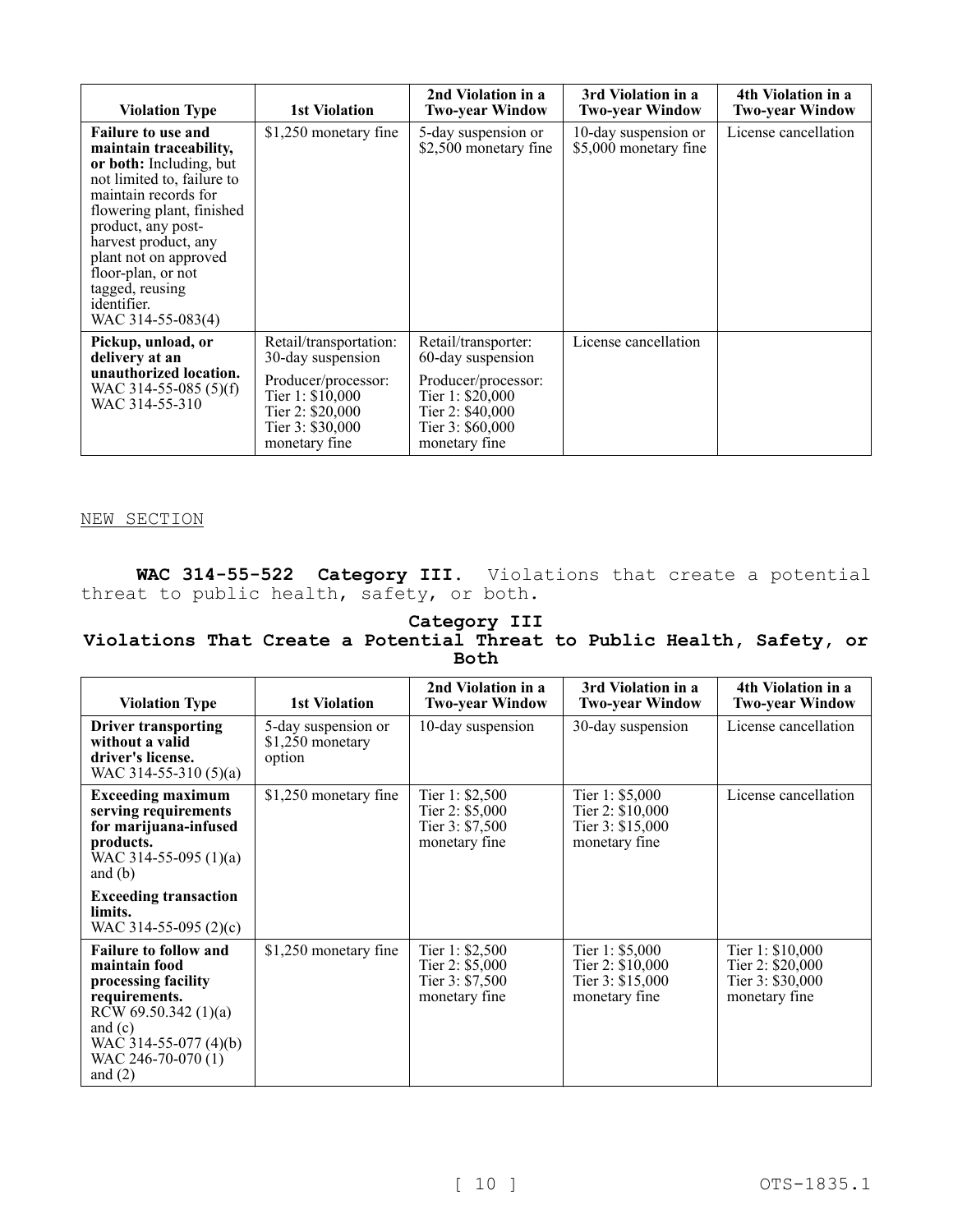| <b>Violation Type</b>                                                                                                                                                                                                    | <b>1st Violation</b>                              | 2nd Violation in a<br><b>Two-year Window</b>       | 3rd Violation in a<br><b>Two-year Window</b>                                                                                                  | 4th Violation in a<br><b>Two-year Window</b>                                                                                                 |
|--------------------------------------------------------------------------------------------------------------------------------------------------------------------------------------------------------------------------|---------------------------------------------------|----------------------------------------------------|-----------------------------------------------------------------------------------------------------------------------------------------------|----------------------------------------------------------------------------------------------------------------------------------------------|
| <b>Failure to maintain</b><br>required surveillance<br>system.<br>WAC 314-55-083(3)                                                                                                                                      | \$1,250 monetary fine                             | 5-day suspension or<br>\$2,500 monetary<br>option  | 10-day suspension or<br>\$7,500 monetary<br>option                                                                                            | 30-day suspension or<br>$$15,000$ monetary<br>option                                                                                         |
| <b>Retail sales:</b><br><b>Unauthorized</b><br>marijuana-infused<br>products.<br>WAC 314-55-077 $(9)(a)$<br>and $(b)$                                                                                                    | \$500 monetary fine                               | 5-day suspension or<br>\$1,250 monetary<br>option  | 10-day suspension or<br>$$2,500$ option                                                                                                       | 30-day suspension                                                                                                                            |
| True party of interest:<br>Allowing a person to<br>exercise ownership or<br>control who has not<br>been disclosed to the<br>board, and would have<br>failed for any reason.<br>WAC 314-55-035                            | 5-day suspension or<br>\$2,500 monetary<br>option | 10-day suspension or<br>\$5,000 monetary<br>option | Retail/transporter:<br>30-day suspension<br>Producer/processor:<br>Tier 1: $$10,000$<br>Tier 2: \$20,000<br>Tier 3: \$30,000<br>monetary fine | Retail/transporter:<br>60-day suspension<br>Producer/processor:<br>Tier 1: \$20,000<br>Tier 2: \$40,000<br>Tier 3: \$60,000<br>monetary fine |
| Financier. Receiving<br>money from a financier<br>that was not disclosed to<br>or approved by the<br>board when the<br>financier or the source<br>of funds would not have<br>qualified for any reason.<br>WAC 314-55-035 | 5-day suspension or<br>\$2,500 monetary<br>option | 10-day suspension or<br>\$5,000 monetary<br>option | Retail/transporter:<br>30-day suspension<br>Producer/processor:<br>Tier 1: \$10,000<br>Tier 2: \$20,000<br>Tier 3: \$30,000<br>monetary fine  | Retail/transporter:<br>60-day suspension<br>Producer/processor:<br>Tier 1: \$20,000<br>Tier 2: \$40,000<br>Tier 3: \$60,000<br>monetary fine |
| <b>Obstruction: Failure to</b><br>furnish records.<br>WAC 314-55-185 (1)(c)                                                                                                                                              | 5-day suspension or<br>\$2,500 monetary<br>option | 10-day suspension or<br>\$5,000 monetary<br>option | 30-day suspension                                                                                                                             | 60-day suspension                                                                                                                            |
| <b>Failure to use</b><br>traceability, maintain<br>traceability, or both for<br>quality assurance<br>testing, including<br>pesticide testing,<br>potency testing, or both.<br>$WAC$ 314-55-083 (4)(k)                    | \$1,250 monetary fine                             | \$2,500 monetary fine                              | 10-day suspension or<br>\$7,500 monetary<br>option                                                                                            | 30-day suspension or<br>$$15,000$ monetary<br>option                                                                                         |
| Noncompliance with<br>marijuana processor<br>extraction<br>requirements.<br>WAC 314-55-104                                                                                                                               | \$1,250 monetary fine                             | \$2,500 monetary fine                              | \$7,500 monetary fine                                                                                                                         | \$15,000 monetary<br>fine                                                                                                                    |
| Sales in excess of<br>transaction limits.<br>WAC 314-55-095 $(2)(c)$                                                                                                                                                     | \$1,250 monetary fine                             | 5-day suspension or<br>\$2,500 monetary<br>option  | 10-day suspension or<br>\$7,500 monetary<br>option                                                                                            | 30-day suspension or<br>$$15,000$ monetary<br>option                                                                                         |

### NEW SECTION

**WAC 314-55-523 Category IV.** Violations that are significant regulatory violations.

## **Category IV Significant Regulatory Violations**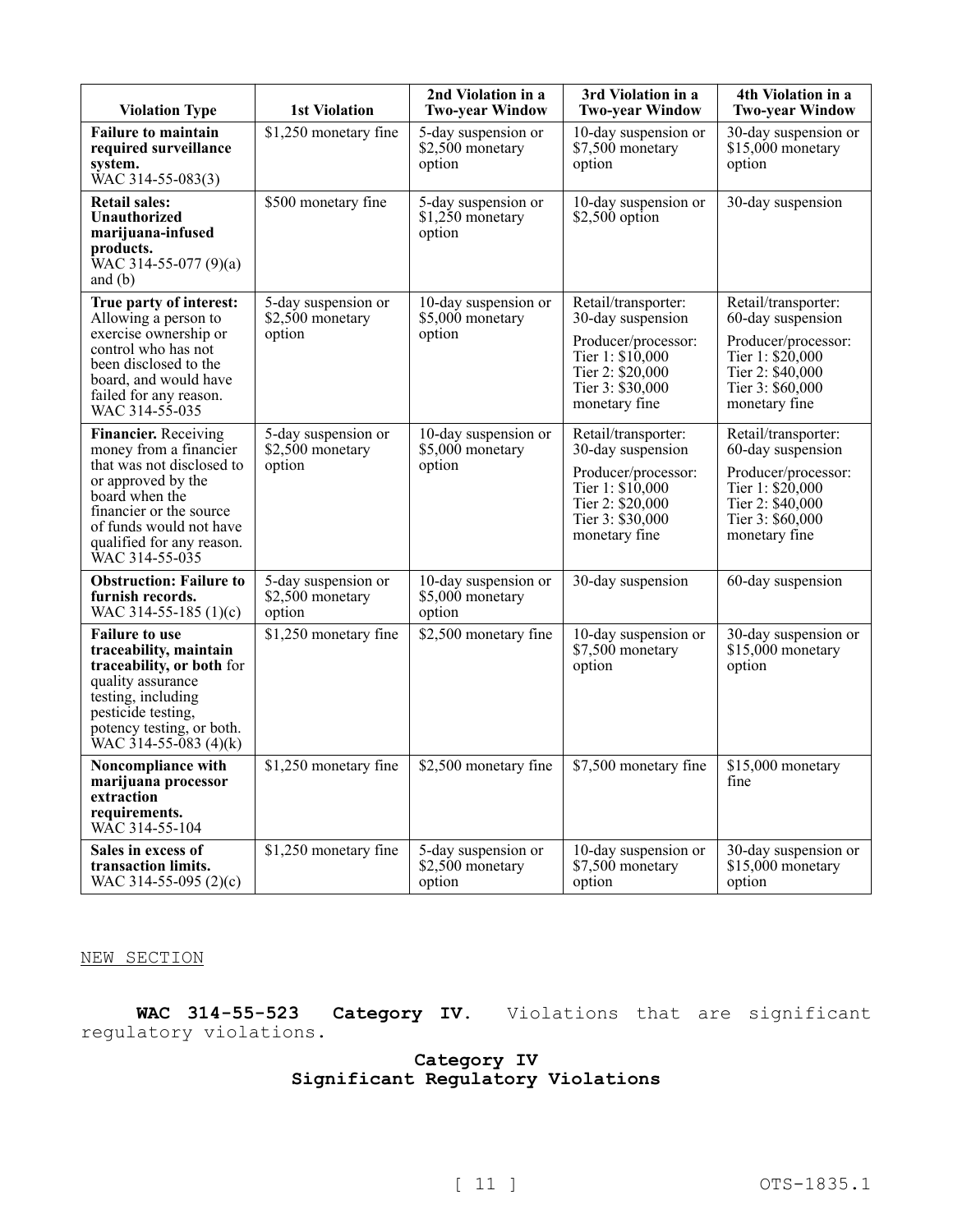| <b>Violation Type</b>                                                                                                                                                                                                | <b>1st Violation</b>                              | 2nd Violation in a<br><b>Two-year Window</b>                            | 3rd Violation in a<br><b>Two-year Window</b>                             | 4th Violation in a<br><b>Two-year Window</b>                              |
|----------------------------------------------------------------------------------------------------------------------------------------------------------------------------------------------------------------------|---------------------------------------------------|-------------------------------------------------------------------------|--------------------------------------------------------------------------|---------------------------------------------------------------------------|
| Noncompliance with<br>record keeping<br>requirements.<br>WÂC 314-55-087                                                                                                                                              | \$500 monetary fine                               | 5-day suspension or<br>\$1,250 monetary fine                            | 10-day suspension or<br>\$2,500 monetary<br>option                       | 30-day suspension or<br>\$7,500 monetary<br>option                        |
| Marijuana illegally<br>given away, including<br>being sold below the<br>cost of acquisition, true<br>value, or both.<br>WAC 314-55-017(3)<br>WAC 314-55-018 (2)(f)<br>WAC 314-55-018(5)<br>WAC 314-55-077<br>(11)(b) | \$500 monetary fine                               | 5-day suspension or<br>\$2,500 monetary<br>option                       | 10-day suspension or<br>\$7,500 monetary<br>option                       | 30-day suspension or<br>\$15,000 monetary<br>option                       |
| Retail sales: Use of an<br>unauthorized money<br>transmitter.<br>WAC 314-55-115(5)                                                                                                                                   | \$500 monetary fine                               | 5-day suspension or<br>\$1,250 monetary<br>option                       | 10-day suspension or<br>\$2,500 monetary<br>option                       | 30-day suspension or<br>\$7,500 monetary<br>option                        |
| <b>Misuse or</b><br>unauthorized use of<br>marijuana license<br>(operating outside of<br>license class).<br>RCW 69.50.325                                                                                            | 5-day suspension or<br>\$2,500 monetary<br>option | 10-day suspension or<br>\$5,000 monetary<br>option                      | 30-day suspension or<br>\$10,000 monetary<br>option                      | 60-day suspension or<br>\$20,000 monetary<br>option                       |
| <b>Selling or purchasing</b><br>marijuana on credit.<br>WAC 314-55-018<br>WAC 314-55-115                                                                                                                             | 5-day suspension or<br>\$2,500 monetary<br>option | 10-day suspension or<br>\$5,000 monetary<br>option                      | 30-day suspension or<br>$$10,000$ monetary<br>option                     | 60-day suspension or<br>\$20,000 monetary<br>option                       |
| <b>Engaging in nonretail</b><br>conditional sales,<br>prohibited practices,<br>or both.<br>WAC 314-55-017(1)<br>WAC 314-55-018                                                                                       | \$1,250 monetary fine                             | 5-day suspension or<br>\$2,500 monetary<br>option                       | 10-day suspension or<br>\$7,500 monetary<br>option                       | 30-day suspension or<br>\$15,000 monetary<br>option                       |
| <b>Operating/floor plan:</b><br>Violations of a WSLCB<br>approved operating<br>plan.<br>WAC 314-55-020<br>(11)(a)                                                                                                    | \$500 monetary fine                               | 5-day suspension or<br>\$1,250 monetary<br>option                       | 10-day suspension or<br>\$2,500 monetary<br>option                       | 30-day suspension or<br>\$7,500 monetary<br>option                        |
| <b>Failure to maintain</b><br>required insurance.<br>WAC 314-55-082<br>WAC 314-55-310                                                                                                                                | \$1,250 monetary fine                             | 5-day suspension or<br>\$2,500 monetary<br>option                       | 10-day suspension or<br>\$7,500 monetary<br>option                       | 30-day suspension or<br>\$15,000 monetary<br>option                       |
| Unauthorized sale to a<br>retail licensee<br>(processor).<br>RCW 69.50.360<br>RCW 69.50.363<br>WAC 314-55-077<br>WAC 314-55-083(4)                                                                                   | \$1,250 monetary fine                             | Tier 1: \$2,500<br>Tier 2: \$5,000<br>Tier 3: \$10,000<br>monetary fine | Tier 1: \$7,500<br>Tier 2: \$15,000<br>Tier 3: \$30,000<br>monetary fine | Tier 1: \$15,000<br>Tier 2: \$30,000<br>Tier 3: \$60,000<br>monetary fine |
| Packaging and<br>labeling.<br>WAC 314-55-105                                                                                                                                                                         | \$500 monetary fine                               | 5-day suspension or<br>\$1,250 monetary<br>option                       | 10-day suspension or<br>\$2,500 monetary<br>option                       | 30-day suspension or<br>\$7,500 monetary<br>option                        |
| Unauthorized or<br>unapproved product<br>storage or delivery<br>(processor/producer).<br>WAC 314-55-085(5)                                                                                                           | \$1,250 monetary fine                             | Tier 1: \$2,500<br>Tier 2: \$5,000<br>Tier 3: \$7,500<br>monetary fine  | Tier 1: \$5,000<br>Tier 2: \$10,000<br>Tier 3: \$15,000<br>monetary fine | Tier 1: \$10,000<br>Tier 2: \$20,000<br>Tier 3: \$30,000<br>monetary fine |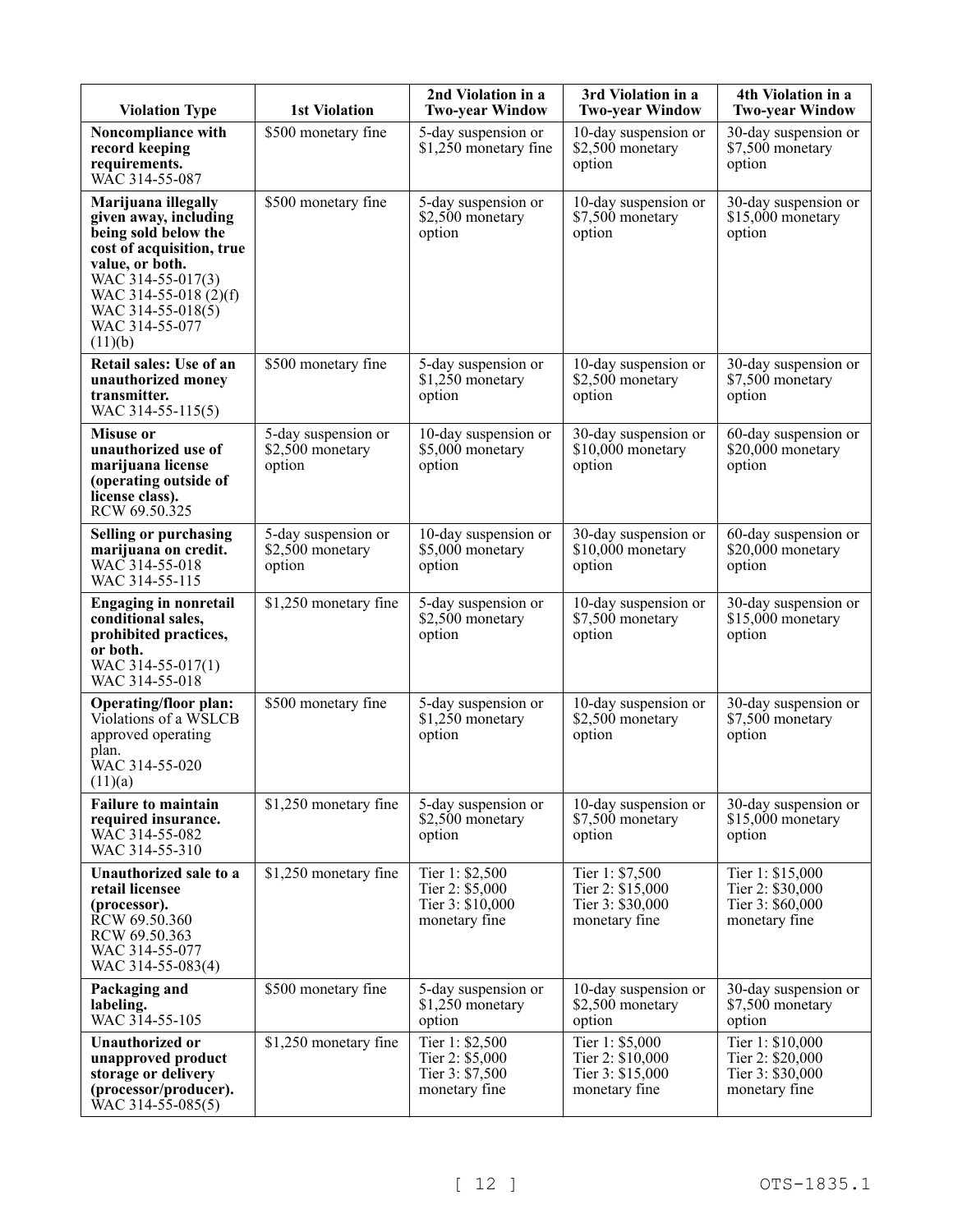| <b>Violation Type</b>                                                                                                                       | <b>1st Violation</b>  | 2nd Violation in a<br><b>Two-year Window</b>                           | 3rd Violation in a<br><b>Two-year Window</b>                             | 4th Violation in a<br><b>Two-year Window</b>                              |
|---------------------------------------------------------------------------------------------------------------------------------------------|-----------------------|------------------------------------------------------------------------|--------------------------------------------------------------------------|---------------------------------------------------------------------------|
| <b>Unauthorized or</b><br>unapproved product<br>storage or delivery<br>(transporter).<br>WAC 314-55-310 $(5)(d)$                            | \$1,250 monetary fine | \$2,500 monetary fine                                                  | \$5,000 monetary fine                                                    | \$10,000 monetary<br>fine                                                 |
| <b>Failure to meet</b><br>marijuana waste<br>disposal requirements.<br>WAC 314-55-097                                                       | \$1,250 monetary fine | Tier 1: \$2,500<br>Tier 2: \$5,000<br>Tier 3: \$7,500<br>monetary fine | Tier 1: \$5,000<br>Tier 2: \$10,000<br>Tier 3: \$15,000<br>monetary fine | Tier 1: \$10,000<br>Tier 2: \$20,000<br>Tier 3: \$30,000<br>monetary fine |
| <b>Sampling violations</b><br>(processors/producers:<br>Vendor, educational,<br>and internal quality<br>control samples).<br>WAC 314-55-096 | \$1,250 monetary fine | Tier 1: \$2,500<br>Tier 2: \$5,000<br>Tier 3: \$7,500<br>monetary fine | Tier 1: \$5,000<br>Tier 2: \$10,000<br>Tier 3: \$15,000<br>monetary fine | Tier 1: \$10,000<br>Tier 2: \$20,000<br>Tier 3: \$30,000<br>monetary fine |
| <b>Sampling violations</b><br>(retail).<br>WAC 314-55-096(5)<br>WAC 314-55-096(6)                                                           | \$1,250 monetary fine | Tier 1: \$2,500<br>Tier 2: \$5,000<br>Tier 3: \$7,500<br>monetary fine | Tier 1: \$5,000<br>Tier 2: \$10,000<br>Tier 3: \$15,000<br>monetary fine | Tier 1: \$10,000<br>Tier 2: \$20,000<br>Tier 3: \$30,000<br>monetary fine |
| <b>Failure to maintain</b><br>required security<br>alarm.<br>WAC 314-55-083(2)                                                              | \$1,250 monetary fine | \$2,500 monetary fine                                                  | \$5,000 monetary fine                                                    | $$10,000$ monetary<br>fine                                                |

NEW SECTION

**WAC 314-55-524 Category V.** Violations that are procedural and operational.

> **Category V Procedural and Operation Violations**

| <b>Violation Type</b>                                                                                | <b>1st Violation</b>  | 2nd Violation in a<br><b>Two-year Window</b>       | 3rd Violation in a<br><b>Two-year Window</b>       | 4th Violation in a<br><b>Two-year Window</b>         |
|------------------------------------------------------------------------------------------------------|-----------------------|----------------------------------------------------|----------------------------------------------------|------------------------------------------------------|
| <b>Hours of service: Sales</b><br>of marijuana between<br>8:00 a.m. and 12:00 a.m.<br>WAC 314-55-147 | \$500 monetary fine   | 5-day suspension or<br>\$1,250 monetary fine       | 10-day suspension or<br>\$2,500 monetary<br>option | 30-day suspension                                    |
| <b>General advertising</b><br>violations.<br>RCW 69.50.369<br>WAC 314-55-155                         | \$1,250 monetary fine | 5-day suspension or<br>\$2,500 monetary<br>option  | 10-day suspension or<br>\$5,000 monetary<br>option | 30-day suspension or<br>\$10,000 monetary<br>option  |
| <b>Engaging in</b><br>conditional sales.<br>WAC 314-55-017(2)                                        | \$1,250 monetary fine | 5-day suspension or<br>\$2,500 monetary<br>option  | 10-day suspension or<br>\$5,000 monetary<br>option | 30-day suspension or<br>$$10,000$ monetary<br>option |
| Licensee, employee, or<br>both failing to display<br>identification badge.<br>WAC 314-55-083(1)      | \$250 monetary fine   | 5-day suspension or<br>\$500 monetary<br>option    | 10-day suspension or<br>\$1,250 monetary<br>option | 30-day suspension or<br>\$2,500 monetary<br>option   |
| <b>Failure to post</b><br>required signs.<br>WAC 314-55-086                                          | \$250 monetary fine   | 5-day suspension or<br>\$500 monetary<br>option    | 10-day suspension or<br>\$1,250 monetary<br>option | 30-day suspension or<br>\$2,500 monetary<br>option   |
| <b>Unauthorized change</b><br>of business name.<br>WAC 314-55-130                                    | \$500 monetary fine   | 5-day suspension or<br>$$1,250$ monetary<br>option | 10-day suspension or<br>\$2,500 monetary<br>option | 30-day suspension or<br>\$5,000 monetary<br>option   |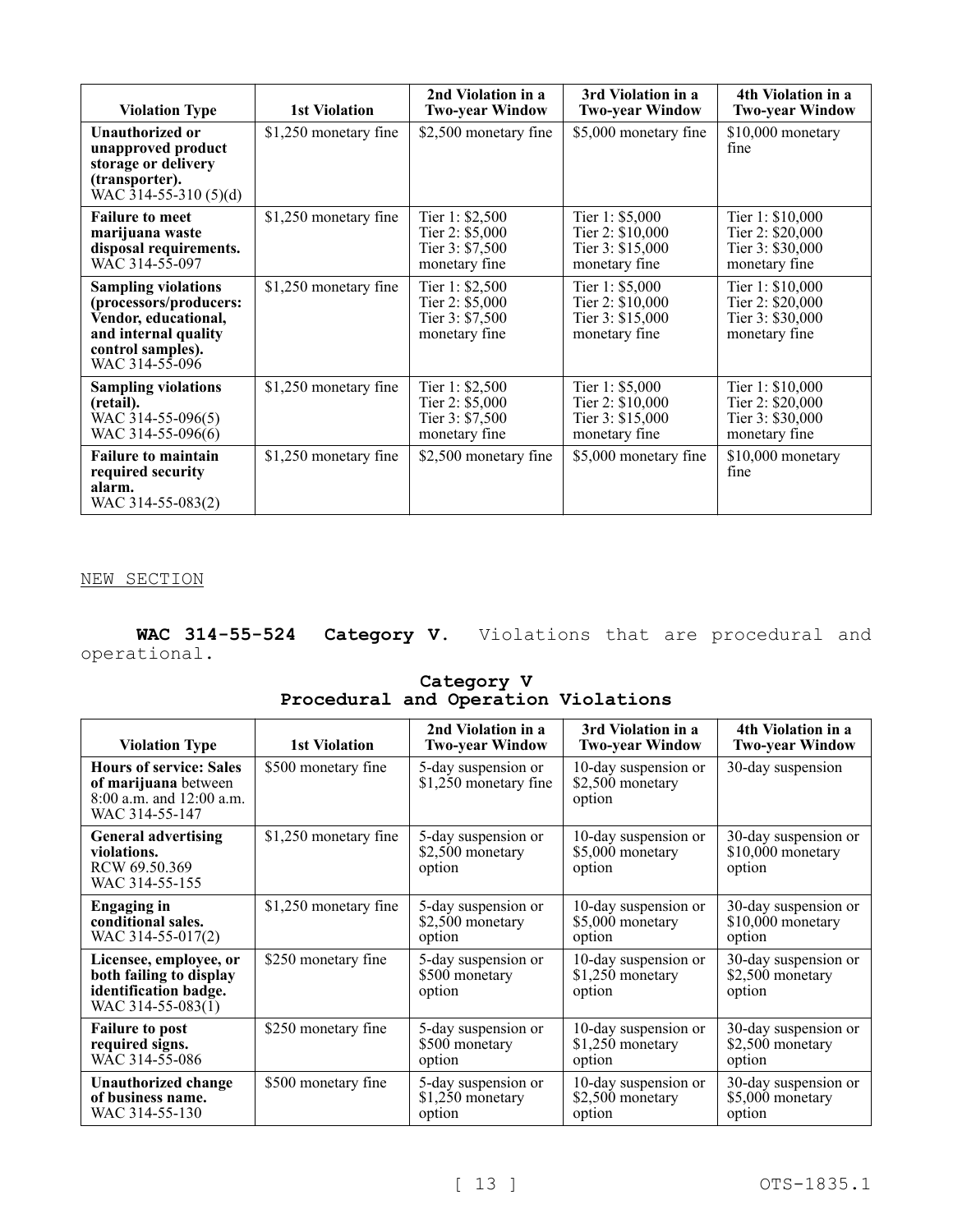| <b>Violation Type</b>                                                                                                                                                                                                                           | <b>1st Violation</b>                              | 2nd Violation in a<br><b>Two-year Window</b>                                                                                                                              | 3rd Violation in a<br><b>Two-year Window</b>                                                                                                  | 4th Violation in a<br><b>Two-year Window</b>                                                                                                 |
|-------------------------------------------------------------------------------------------------------------------------------------------------------------------------------------------------------------------------------------------------|---------------------------------------------------|---------------------------------------------------------------------------------------------------------------------------------------------------------------------------|-----------------------------------------------------------------------------------------------------------------------------------------------|----------------------------------------------------------------------------------------------------------------------------------------------|
| <b>Transporting</b><br>marijuana in an<br>unauthorized vehicle.<br>WAC 314-55-085(5)<br>WAC 314-55-310                                                                                                                                          | \$1,250 monetary fine                             | Retail/transporter:<br>5-day suspension or<br>\$2,500 monetary<br>option<br>Producer/processor:<br>Tier 1: \$2,500<br>Tier 2: \$5,000<br>Tier 3: \$7,500<br>monetary fine | Retail/transporter:<br>10-day suspension<br>Producer/processor:<br>Tier 1: \$5,000<br>Tier 2: \$10,000<br>Tier 3: \$15,000<br>monetary fine   | Retail/transporter:<br>30-day suspension<br>Producer/processor:<br>Tier 1: \$10,000<br>Tier 2: \$20,000<br>Tier 3: \$30,000<br>monetary fine |
| <b>Exceeding maximum</b><br>delivery time frame.<br>WAC 314-55-085<br>WAC 314-55-083 (4)(d)                                                                                                                                                     | \$1,250 monetary fine                             | Retail/transporter:<br>5-day suspension or<br>\$2,500 monetary<br>option<br>Producer/processor:<br>Tier 1: \$2,500<br>Tier 2: \$5,000<br>Tier 3: \$7,500<br>monetary fine | Retailer/Transporter:<br>10-day suspension<br>Producer/processor:<br>Tier 1: \$5,000<br>Tier 2: \$10,000<br>Tier 3: \$15,000<br>monetary fine | Retail/transporter:<br>30-day suspension<br>Producer/processor:<br>Tier 1: \$10,000<br>Tier 2: \$20,000<br>Tier 3: \$30,000<br>monetary fine |
| <b>Failure to maintain</b><br>standardized scale<br>requirements<br>(producer/processor).<br>WAC 314-55-099                                                                                                                                     | \$1,250 monetary fine                             | Tier 1: \$2,500<br>Tier 2: \$5,000<br>Tier 3: \$7,500<br>monetary fine                                                                                                    | Tier 1: \$5,000<br>Tier 2: \$10,000<br>Tier 3: \$15,000<br>monetary fine                                                                      | Tier 1: \$10,000<br>Tier 2: \$20,000<br>Tier 3: \$30,000<br>monetary fine                                                                    |
| <b>Unauthorized driver</b><br>or passenger.<br>WAC 314-55-310 $(5)(a)$                                                                                                                                                                          | \$1,250 monetary fine                             | 5-day suspension or<br>\$2,500 monetary<br>option                                                                                                                         | 10-day suspension                                                                                                                             | 30-day suspension                                                                                                                            |
| <b>Transportation of</b><br>marijuana without an<br>accurate manifest.<br>WAC 314-55-085(3)<br>WAC 314-55-310(3)                                                                                                                                | \$1,250 monetary fine                             | 5-day suspension or<br>\$2,500 monetary<br>option                                                                                                                         | 10-day suspension                                                                                                                             | 30-day suspension                                                                                                                            |
| <b>Load exceeding</b><br>maximum delivery<br>amount.<br>RCW 69.50.385(3)<br>WAC 314-55-083 (4)(d)<br>WAC 314-55-085(1)                                                                                                                          | \$1,250 monetary fine                             | 5-day suspension or<br>\$2,500 monetary<br>option                                                                                                                         | 10-day suspension                                                                                                                             | 30-day suspension                                                                                                                            |
| <b>Retail sales: Accepting</b><br>returns.<br>WAC 314-55-079(12)                                                                                                                                                                                | \$500 monetary fine                               | 5-day suspension or<br>\$1,250 monetary<br>option                                                                                                                         | 10-day suspension or<br>\$2,500 monetary<br>option                                                                                            | 30-day suspension                                                                                                                            |
| <b>Failure to use</b><br>traceability, maintain<br>traceability, or both.<br>(e.g., failure to comply<br>with traceability<br>requirements for clones,<br>seeds; illegal or folded<br>tags; movement within a<br>location)<br>WAC 314-55-083(4) | 5-day suspension or<br>\$2,500 monetary<br>option | 10-day suspension or<br>\$5,000 monetary<br>option                                                                                                                        | Retail/transporter:<br>30-day suspension<br>Producer/processor:<br>Tier 1: \$10,000<br>Tier 2: \$20,000<br>Tier 3: \$30,000<br>monetary fine  | Retail/transporter:<br>60-day suspension<br>Producer/processor:<br>Tier 1: \$20,000<br>Tier 2: \$40,000<br>Tier 3: \$60,000<br>monetary fine |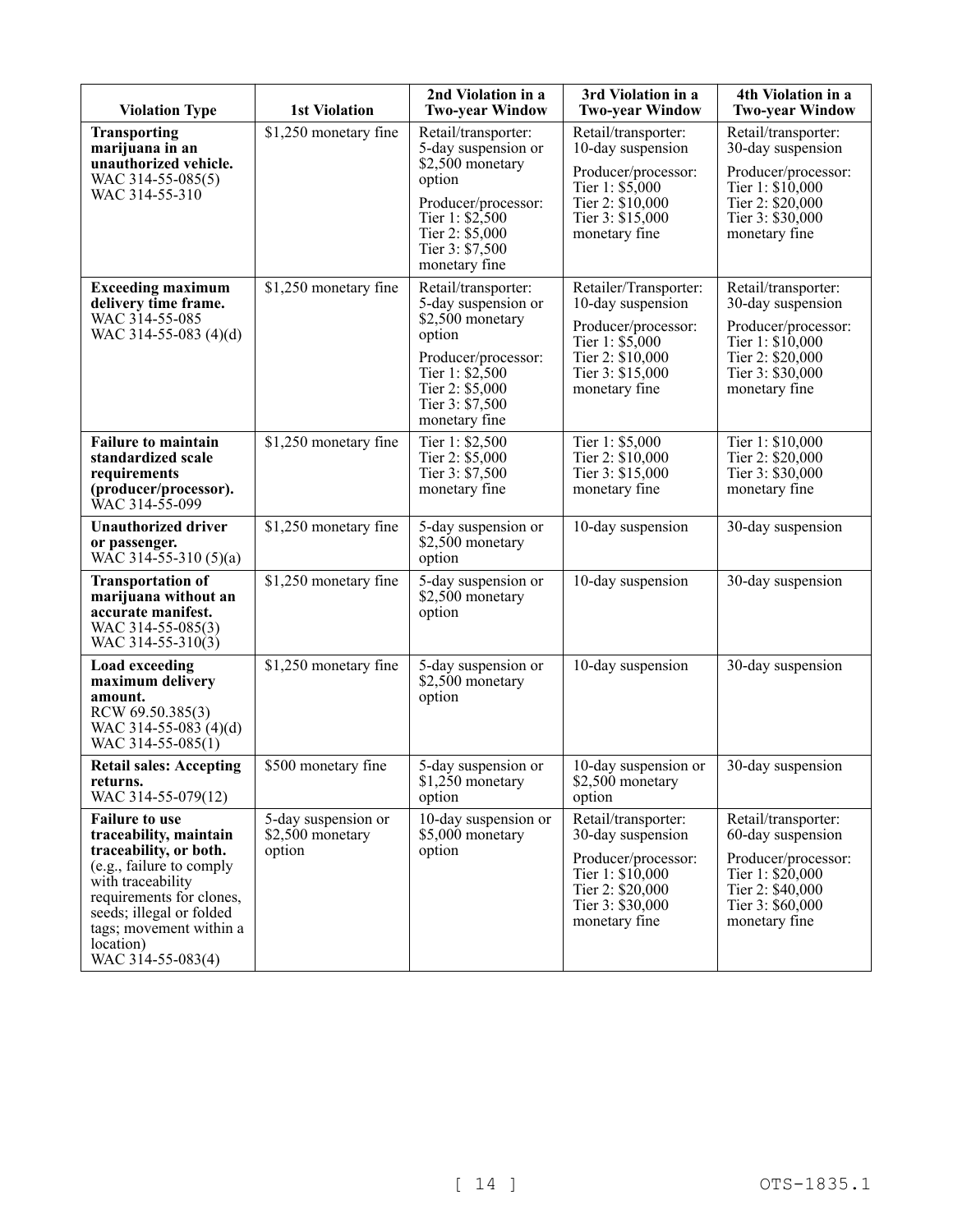| <b>Violation Type</b>                                                                                                                                                                                                                                                             | 1st Violation         | 2nd Violation in a<br><b>Two-year Window</b>      | 3rd Violation in a<br><b>Two-year Window</b>                                                                                                                                  | 4th Violation in a<br><b>Two-year Window</b>                                                                                                 |
|-----------------------------------------------------------------------------------------------------------------------------------------------------------------------------------------------------------------------------------------------------------------------------------|-----------------------|---------------------------------------------------|-------------------------------------------------------------------------------------------------------------------------------------------------------------------------------|----------------------------------------------------------------------------------------------------------------------------------------------|
| True party of interest<br>(TPI): Allowing a<br>person not disclosed to<br>the board who would<br>have qualified to<br>exercise ownership or<br>control, or allowing a<br>TPI previously approved<br>by the board to provide<br>funds without<br>disclosure.<br>WAC 314-55-035(XX) | \$1,250 monetary fine | 5-day suspension or<br>\$2,500 monetary<br>option | Retail/transporter:<br>10-day suspension or<br>\$5,000 monetary<br>option<br>Producer/Processor:<br>Tier 1: \$5,000<br>Tier 2: \$10,000<br>Tier 3: \$20,000<br>monetary fine  | Retail/transporter:<br>30-day suspension<br>Producer/processor:<br>Tier 1: \$10,000<br>Tier 2: \$20,000<br>Tier 3: \$30,000<br>monetary fine |
| <b>Financier.</b> Receiving<br>money from a financier<br>previously approved by<br>the board that was not<br>timely disclosed to the<br>board or that was timely<br>disclosed to the board<br>but the source could not<br>be verified.<br>WAC 314-55-035(XX)                      | \$1,250 monetary fine | 5-day suspension or<br>\$2,500 monetary<br>option | Retail/transporter:<br>10-day suspension or<br>\$5,000 monetary<br>option<br>Producer/Processor:<br>Tier 1: $$5,000$<br>Tier 2: \$10,000<br>Tier 3: \$20,000<br>monetary fine | Retail/transporter:<br>30-day suspension<br>Producer/processor:<br>Tier 1: \$10,000<br>Tier 2: \$20,000<br>Tier 3: \$30,000<br>monetary fine |

AMENDATORY SECTION (Amending WSR 18-22-055, filed 10/31/18, effective  $\frac{12}{12/118}$ 

**WAC 314-55-525 ((Group 2 regulatory violations.)) Category VI.**  ((Group 2 violations are violations involving general regulation and administration of retail or nonretail licenses. Group 2 penalties imposed on a producer and/or processor license will not include license suspension. Penalties for a producer and/or processor license will be restricted to monetary fines, destruction of inventory, and/or license cancellation only.

| <b>Violation Type</b>                                                                                  | 1st Violation                                                                                                              | 2nd Violation in a<br>three-year window                                                                                                                                       | <del>3rd Violation in a</del><br>three-year window                                                                                             | 4th Violation in a<br>three-year window |
|--------------------------------------------------------------------------------------------------------|----------------------------------------------------------------------------------------------------------------------------|-------------------------------------------------------------------------------------------------------------------------------------------------------------------------------|------------------------------------------------------------------------------------------------------------------------------------------------|-----------------------------------------|
| Hours of service:<br>Sales of marijuana<br>between 12:00 a.m.<br>and $8:00$ a.m.<br>Chapter 314-55 WAC | 5-day suspension or<br>\$1,000 monetary<br>option                                                                          | 10-day suspension or<br>\$2,500 monetary<br>option                                                                                                                            | 30-day suspension                                                                                                                              | Cancellation of<br>license              |
| <b>General advertising:</b><br><b>Violations</b><br>Chapter 314-55 WAC                                 | Retailer/transporter:<br>5-day suspension or<br>\$1,000 monetary<br>option<br>Producer/processor:<br>\$1,000 monetary fine | Retailer/transporter:<br>10-day suspension or<br>\$2,500 monetary<br>option<br>Producer/processor:<br>Fier 1: $$2,500$<br>Tier 2: \$5,000<br>Fier 3: \$7,500<br>monetary fine | Retailer/transporter:<br>30-day suspension<br>Producer/processor:<br>Fier 1: \$15,000<br>Tier 2: \$30,000<br>Tier 3: \$60,000<br>monetary fine | Cancellation of<br><b>license</b>       |
| Engaging in<br>eonditional retail<br>sales.<br>Chapter 314-55 WAC<br>Chapter 69.50 RCW                 | 5-day suspension or<br>\$1,000 monetary<br>option                                                                          | 10-day suspension or<br>\$2,500 monetary<br>option                                                                                                                            | 30-day suspension                                                                                                                              | Cancellation of<br><b>license</b>       |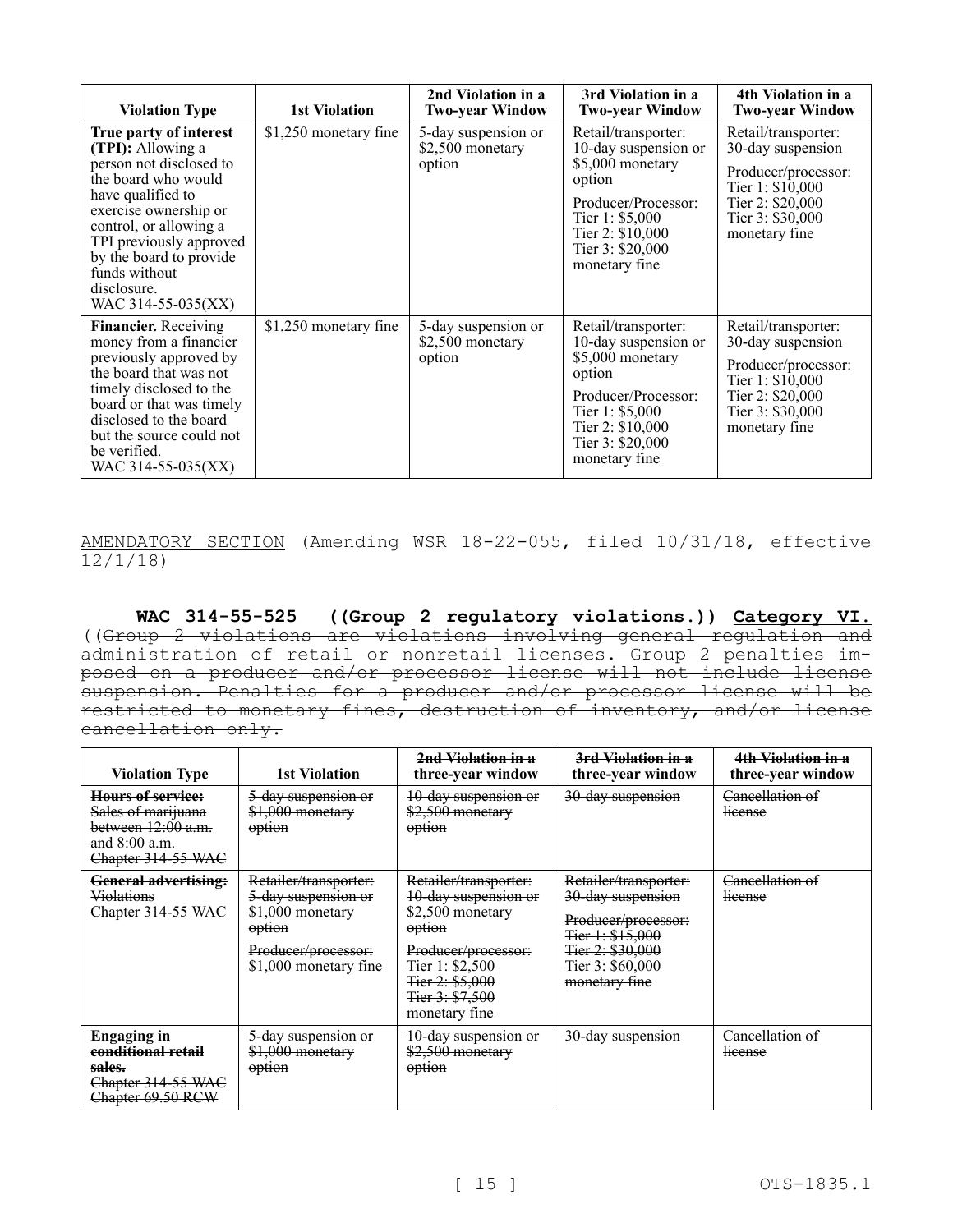| <b>Violation Type</b>                                                                                                  | 1st Violation                                                                                                              | 2nd Violation in a<br>three-year window                                                                                                                                      | 3rd Violation in a<br>three-year window                                                                                                        | 4th Violation in a<br>three-year window |
|------------------------------------------------------------------------------------------------------------------------|----------------------------------------------------------------------------------------------------------------------------|------------------------------------------------------------------------------------------------------------------------------------------------------------------------------|------------------------------------------------------------------------------------------------------------------------------------------------|-----------------------------------------|
| Licensee/employee<br>failing to display<br>required security<br>badge.<br>Chapter 314-55 WAC                           | Retailer/transporter:<br>5-day suspension or<br>\$500 monetary option<br>Producer/processor:<br>\$500 monetary fine        | Retailer/transporter:<br>10-day suspension or<br>\$1,500 monetary<br>option<br>Producer/processor:<br>All tiers: \$1,500<br>monetary fine                                    | Retailer/transporter:<br>30-day suspension<br>Producer/processor:<br>All tiers: \$5,000<br>monetary fine                                       | Cancellation of<br><b>license</b>       |
| <b>Failure to maintain</b><br>required security<br><del>alarm and</del><br>surveillance systems.<br>Chapter 314-55 WAC | Retailer/transporter:<br>5-day suspension or<br>\$2,500 monetary<br>option<br>Producer/processor:<br>\$2,500 monetary fine | Retailer/transporter:<br>10-day suspension or<br>\$5,000 monetary fine<br>Producer/processor:<br>Tier 1: \$5,000<br>Tier 2: \$10,000<br>Tier 3: \$15,000<br>monetary fine    | Retailer/transporter:<br>30-day suspension<br>Producer/processor:<br>Tier 1: \$15,000<br>Tier 2: \$30,000<br>Tier 3: \$60,000<br>monetary fine | Cancellation of<br>license              |
| <b>Records: Improper</b><br>recordkeeping.<br>Chapter 314-55 WAC                                                       | Retailer/transporter:<br>5-day suspension or<br>\$1,000 monetary<br>option<br>Producer/processor:<br>\$1,000 monetary fine | Retailer/transporter:<br>10-day suspension or<br>\$2,500 monetary<br>option<br>Producer/processor:<br>Tier 1: \$2,500<br>Tier 2: \$5,000<br>Tier 3: \$7,500<br>monetary fine | Retailer/transporter:<br>30-day suspension<br>Producer/processor:<br>Tier 1: \$15,000<br>Tier 2: \$30,000<br>Tier 3: \$60,000<br>monetary fine | Cancellation of<br>license              |
| <b>Failure to submit</b><br>monthly tax<br>payments.<br>Chapter 69.50 RCW<br>Chapter 314-55 WAC                        | Retailer: 5-day<br>suspension or \$1,000<br>monetary option                                                                | Retailer: 10-day<br>suspension or \$2,500<br>monetary option                                                                                                                 | Retailer: 30-day<br>suspension                                                                                                                 | Cancellation of<br><b>Heense</b>        |
| <b>Signs: Failure to post</b><br>required signs.<br>Chapter 69.50 RCW<br>Chapter 314-55 WAC                            | Retailer/transporter:<br>5-day suspension or<br>\$500 monetary option<br>Producer/processor:<br>\$500 monetary fine        | Retailer/transporter:<br>10-day suspension or<br>\$1,500 monetary<br>option<br>Producer/processor:<br>All tiers: \$1,500<br>monetary fine                                    | Retailer/transporter:<br>15-day suspension or<br>\$5,000 monetary<br>option<br>Producer/processor:<br>All tiers: \$5,000<br>monetary fine      | Cancellation of<br><b>Heense</b>        |
| <b>Failure to utilize</b><br>and/or maintain<br>traceability.<br>Chapter 314-55 WAC                                    | 5-day suspension or<br>\$2,500 monetary<br>option<br>Producer/processor:<br>\$2,500 monetary fine                          | Retailer: 10-day<br>suspension or $$5,000$<br>monetary fine<br>Producer/processor:<br>Fier 1: \$5,000<br>Tier 2: \$10,000<br>Tier 3: \$15,000<br>monetary fine               | Retailer: 30-day<br>suspension<br>Producer/processor:<br>Tier 1: \$15,000<br>Tier 2: \$30,000<br>Tier 3: \$60,000<br>monetary fine             | Cancellation of<br><i><u>Heense</u></i> |
| Violation of<br>transportation<br>requirements.<br>Chapter 314-55 WAC                                                  | Retailer: 5-day<br>suspension or \$2,500<br>monetary option<br>Producer/processor:<br>\$2,500 monetary fine                | Retailer: 10-day<br>suspension or \$5,000<br>monetary fine<br>Producer/processor:<br>Tier 1: \$5,000<br>Tier 2: \$10,000<br>Tier 3: \$15,000<br>monetary fine                | Retailer: 30-day<br>suspension<br>Producer/processor:<br>Tier 1: \$15,000<br>Tier 2: \$30,000<br>Fier 3: \$60,000<br>monetary fine             | Cancellation of<br><b>license</b>       |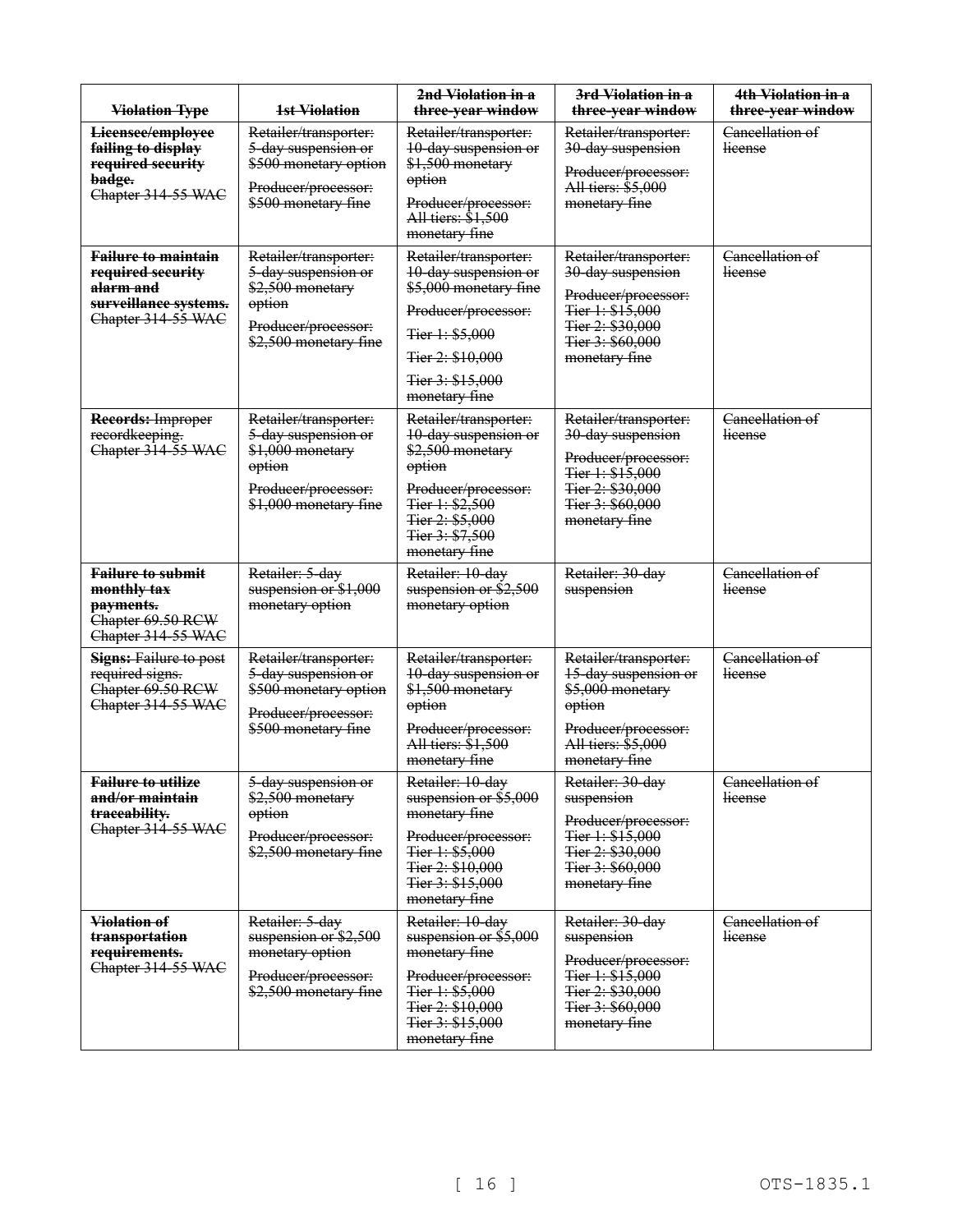| <b>Violation Type</b>                                                                                                                                       | 1st Violation                                                                                               | 2nd Violation in a<br>three-year window                                                                                                                          | 3rd-Violation in a<br>three-year window                                                                                            | 4th Violation in a<br>three-year window |
|-------------------------------------------------------------------------------------------------------------------------------------------------------------|-------------------------------------------------------------------------------------------------------------|------------------------------------------------------------------------------------------------------------------------------------------------------------------|------------------------------------------------------------------------------------------------------------------------------------|-----------------------------------------|
| Marijuana sold<br>below cost of<br>acquisition, true<br>value, or illegally<br>given away.                                                                  | Retailer: 5-day<br>suspension or \$1,000<br>monetary option<br>Producer/processor:<br>\$2,500 monetary fine | Retailer: 10-day<br>suspension or $$5,000$<br>monetary option<br>Producer/processor:<br>Fier 1: \$5,000<br>Tier 2: \$10,000<br>Tier 3: \$15,000<br>monetary fine | Retailer: 30-day<br>suspension<br>Producer/processor:<br>Tier 1: \$15,000<br>Tier 2: \$30,000<br>Tier 3: \$60,000<br>monetary fine | Cancellation of<br>license              |
| Retail sales: Use of<br>an unauthorized<br>money transmitter.<br>Chapter 314-55 WAC                                                                         | 5-day suspension or<br>\$1,000 monetary<br>option                                                           | 10-day suspension or<br>\$2,500 monetary<br>option                                                                                                               | 30-day suspension                                                                                                                  | Cancellation of<br>lieense              |
| <b>Retail outlet selling</b><br>unauthorized<br>products.<br>Chapter 69.50 RCW                                                                              | \$1,000 monetary fine                                                                                       | \$1,000 monetary fine                                                                                                                                            | \$1,000 monetary fine                                                                                                              | \$1,000 monetary fine                   |
| <b>Retailer displaying</b><br>products in a<br>manner visible to<br>the general public<br>from a public right<br>of way.<br>Chapter 69.50 RCW               | \$1,000 monetary fine                                                                                       | \$1,000 monetary fine                                                                                                                                            | \$1,000 monetary fine                                                                                                              | \$1,000 monetary fine                   |
| <b>Retail sales:</b><br><b>Unauthorized</b><br><del>marijuana-infused</del><br>products, internet<br>sales, and accepting<br>returns.<br>Chapter 314-55 WAC | 5-day suspension or<br>\$1,000 monetary<br>option                                                           | 10-day suspension or<br>\$2,500 monetary<br>option                                                                                                               | 30-day suspension                                                                                                                  | Cancellation of<br>lieense)             |

Statutory penalty violations.

## **Category VI Statutory Penalty Violations**

| Allowing a minor to<br>frequent a retail store.<br>RCW 69.50.357(2)                                                            | \$1,000 monetary fine |
|--------------------------------------------------------------------------------------------------------------------------------|-----------------------|
| <b>Allowing persons under</b><br>twenty-one years of age<br><u>to frequent a retail</u><br>licensed premises.<br>RCW 69.50.357 | \$1,000 monetary fine |
| <b>Employee under legal</b><br>age.<br>RCW 69.50.357(2)                                                                        | \$1,000 monetary fine |
| <b>Opening or consuming</b><br>marijuana on a licensed<br>retail premises, or both.<br>RCW 69.50.357(4)                        | \$1,000 monetary fine |
| Retail outlet selling<br>unauthorized products.<br>RCW 69.50.357 (1)(a)                                                        | \$1,000 monetary fine |